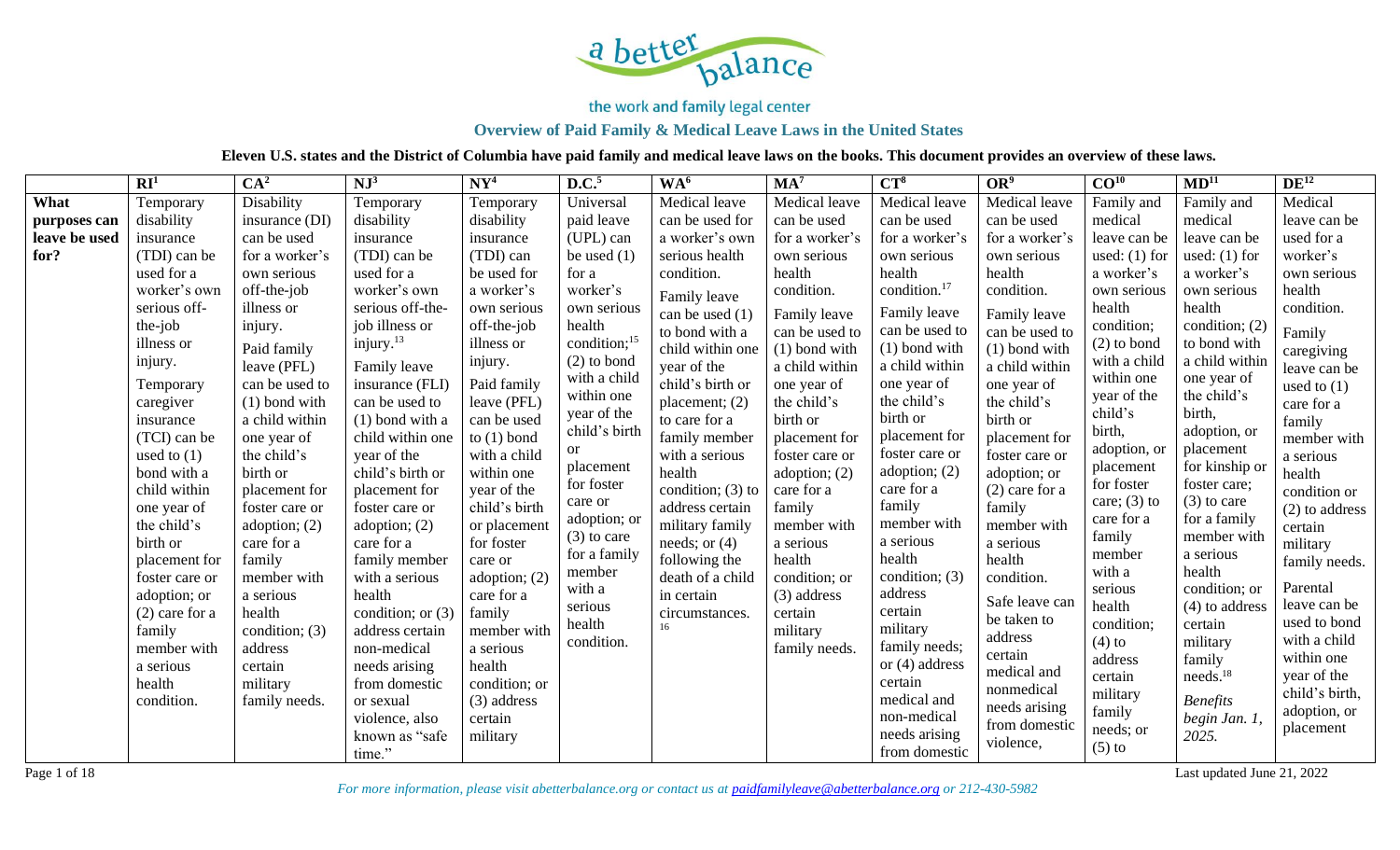

|                                  | $\overline{\mathbf{R}\mathbf{I}^1}$                                                                                           | CA <sup>2</sup>                                                                                                                   | NJ <sup>3</sup>                                                                                                                                     | $NY^4$                                                            | D.C. <sup>5</sup>                                   | WA <sup>6</sup>               | $MA^7$                                                                                                                            | $CT^8$                                                                                 | OR <sup>9</sup>                                         | CO <sup>10</sup>                                                                                                                                                                                         | MD <sup>11</sup>                 | $DE^{12}$                                                                                                                                                          |
|----------------------------------|-------------------------------------------------------------------------------------------------------------------------------|-----------------------------------------------------------------------------------------------------------------------------------|-----------------------------------------------------------------------------------------------------------------------------------------------------|-------------------------------------------------------------------|-----------------------------------------------------|-------------------------------|-----------------------------------------------------------------------------------------------------------------------------------|----------------------------------------------------------------------------------------|---------------------------------------------------------|----------------------------------------------------------------------------------------------------------------------------------------------------------------------------------------------------------|----------------------------------|--------------------------------------------------------------------------------------------------------------------------------------------------------------------|
|                                  |                                                                                                                               |                                                                                                                                   |                                                                                                                                                     | family                                                            |                                                     |                               |                                                                                                                                   | violence, also                                                                         | harassment,                                             | address                                                                                                                                                                                                  |                                  | for foster                                                                                                                                                         |
|                                  |                                                                                                                               |                                                                                                                                   |                                                                                                                                                     | needs. <sup>14</sup>                                              |                                                     |                               |                                                                                                                                   | known as                                                                               | sexual assault                                          | certain                                                                                                                                                                                                  |                                  | care.                                                                                                                                                              |
|                                  |                                                                                                                               |                                                                                                                                   |                                                                                                                                                     |                                                                   |                                                     |                               |                                                                                                                                   | "safe time."                                                                           | or stalking.<br><b>Benefits</b> begin<br>Sept. 3, 2023. | medical and<br>non-<br>medical<br>needs<br>arising from<br>domestic<br>violence,<br>stalking, or<br>sexual<br>assault or<br>abuse, also<br>known as<br>"safe<br>leave."<br><b>Benefits</b><br>begin Jan. |                                  | <b>Benefits</b><br>begin on Jan.<br>1, 2026.                                                                                                                       |
| Who is<br>covered? <sup>19</sup> | Employees<br>covered by the<br>state<br>unemploymen<br>t insurance<br>law, except<br>for public<br>employees,<br>are covered. | Employees<br>covered by the<br>state<br>unemployment<br>insurance law,<br>except for most<br>public<br>employees, are<br>covered. | Employees<br>covered by the<br>state<br>unemployment<br>insurance law<br>are covered,<br>with some<br>exceptions for<br>public sector<br>employees. | Most private<br>sector<br>employees<br>are covered. <sup>20</sup> | Most private<br>sector<br>employees<br>are covered. | All employees<br>are covered. | Employees<br>covered by the<br>state<br>unemployment<br>insurance law,<br>except for<br>some public<br>employees, are<br>covered. | Almost all<br>private sector<br>and many<br>public sector<br>employees are<br>covered. | Almost all<br>employees are<br>covered.                 | 1, 2024.<br>Almost all<br>employees<br>are covered.                                                                                                                                                      | All<br>employees<br>are covered. | Parental<br>leave:<br>Employees<br>who work for<br>an employer<br>with 10 or<br>more<br>employees,<br>except for<br>employees of<br>most<br>seasonal<br>employers. |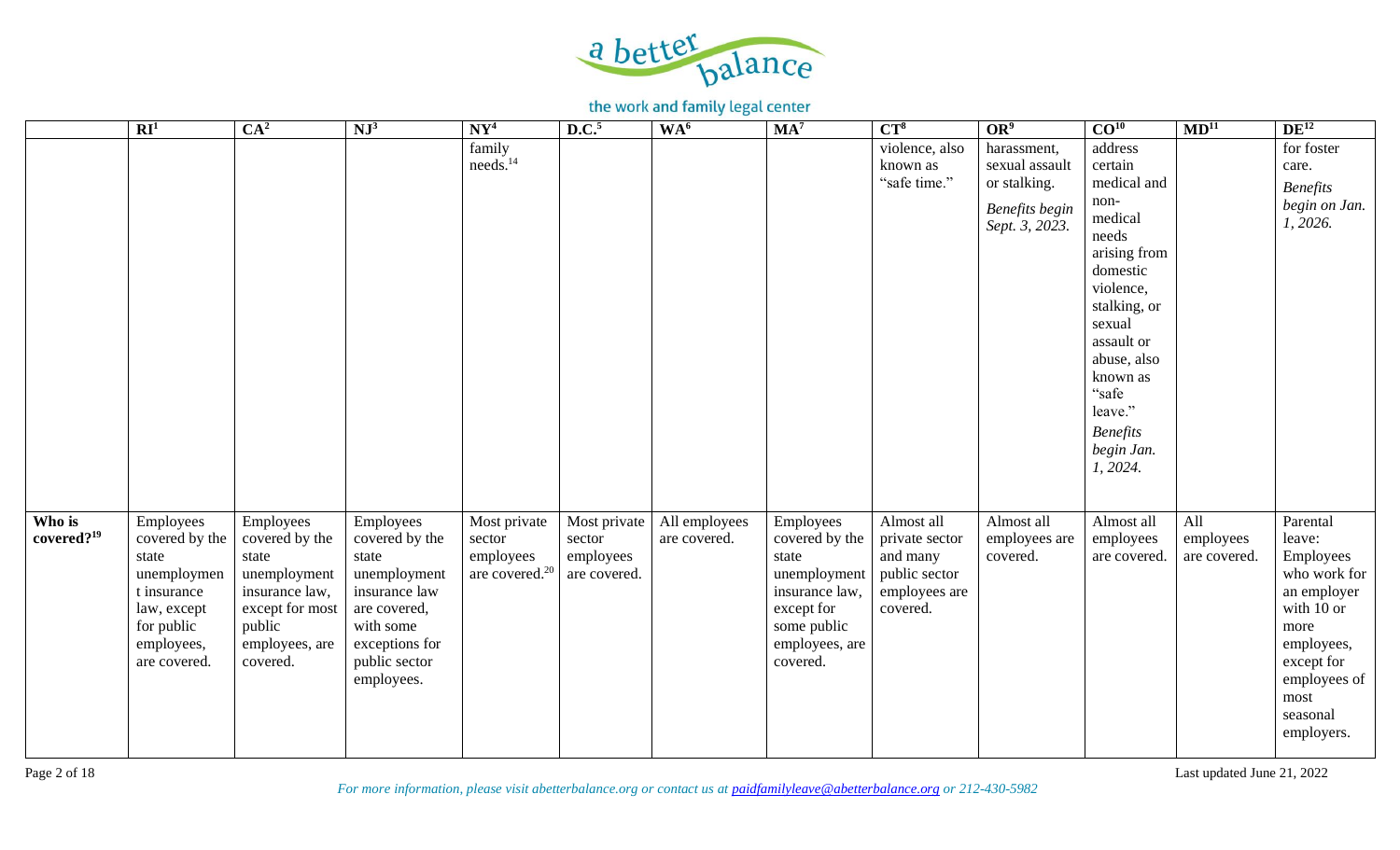

|                                                                            | RI <sup>1</sup>                                                                                                                                                               | CA <sup>2</sup>                                                                                                                                                                                          | NJ <sup>3</sup>                                                                                                                 | NY <sup>4</sup>                                                                                                                                                                                         | D.C. <sup>5</sup> | WA <sup>6</sup> | MA <sup>7</sup>                                                                                                                                                                                                           | $CT^8$                                                                                                                                                                                                                                                           | OR <sup>9</sup>                                                                                                             | CO <sup>10</sup>                                                                                                                                                                                                        | MD <sup>11</sup> | $DE^{12}$                                                                                                                                                                                                 |
|----------------------------------------------------------------------------|-------------------------------------------------------------------------------------------------------------------------------------------------------------------------------|----------------------------------------------------------------------------------------------------------------------------------------------------------------------------------------------------------|---------------------------------------------------------------------------------------------------------------------------------|---------------------------------------------------------------------------------------------------------------------------------------------------------------------------------------------------------|-------------------|-----------------|---------------------------------------------------------------------------------------------------------------------------------------------------------------------------------------------------------------------------|------------------------------------------------------------------------------------------------------------------------------------------------------------------------------------------------------------------------------------------------------------------|-----------------------------------------------------------------------------------------------------------------------------|-------------------------------------------------------------------------------------------------------------------------------------------------------------------------------------------------------------------------|------------------|-----------------------------------------------------------------------------------------------------------------------------------------------------------------------------------------------------------|
|                                                                            |                                                                                                                                                                               |                                                                                                                                                                                                          |                                                                                                                                 |                                                                                                                                                                                                         |                   |                 |                                                                                                                                                                                                                           |                                                                                                                                                                                                                                                                  |                                                                                                                             |                                                                                                                                                                                                                         |                  | Medical<br>leave &<br>family<br>caregiving<br>leave:<br>Employees<br>who work for<br>an employer<br>with 25 or<br>more<br>employees,<br>except for<br>employees of<br>most<br>seasonal<br>employers. $21$ |
| Are public<br>sector<br>workers<br>automatically<br>covered? <sup>22</sup> | No. Public<br>employers can<br>opt in to<br>coverage, as<br>can some<br>unions<br>covering<br>public sector<br>workers<br>through the<br>collective<br>bargaining<br>process. | No, with a few<br>exceptions.<br>Many public<br>employers can<br>opt in to<br>coverage, but<br>may need to<br>do so through<br>a negotiated<br>agreement<br>with an<br>authorized<br>bargaining<br>unit. | Own health: No,<br>with a few<br>exceptions.<br>Public<br>employers can<br>opt in to<br>coverage.<br>Paid family<br>leave: Yes. | No. Public<br>employers<br>can opt in to<br>coverage and<br>unions<br>covering<br>public sector<br>workers can<br>opt in to paid<br>family leave<br>through the<br>collective<br>bargaining<br>process. | No.               | Yes.            | <b>State</b><br>employees are<br>automatically<br>covered. Local<br>government<br>employees are<br>not<br>automatically<br>covered.<br>Public sector<br>employers not<br>covered by the<br>law can opt in<br>to coverage. | State<br>employees are<br>covered if<br>their<br>collective<br>bargaining<br>unit has<br>negotiated<br>coverage or if<br>they are not in<br>a collective<br>bargaining<br>unit.<br>Municipal<br>employees<br>and<br>employees of<br>a local or<br>regional board | Yes, except<br>employees of<br>federal and<br>tribal<br>governments.<br>Tribal<br>governments<br>may opt in to<br>coverage. | Yes.<br>However,<br>local<br>government<br>employers<br>may decline<br>coverage.<br>Local<br>government<br>employees<br>whose<br>employers<br>declined<br>coverage<br>can opt in to<br>wage<br>replacement<br>benefits. | Yes.             | Most public<br>sector<br>workers are<br>automatically<br>covered. <sup>23</sup>                                                                                                                           |

Page 3 of 18 Last updated June 21, 2022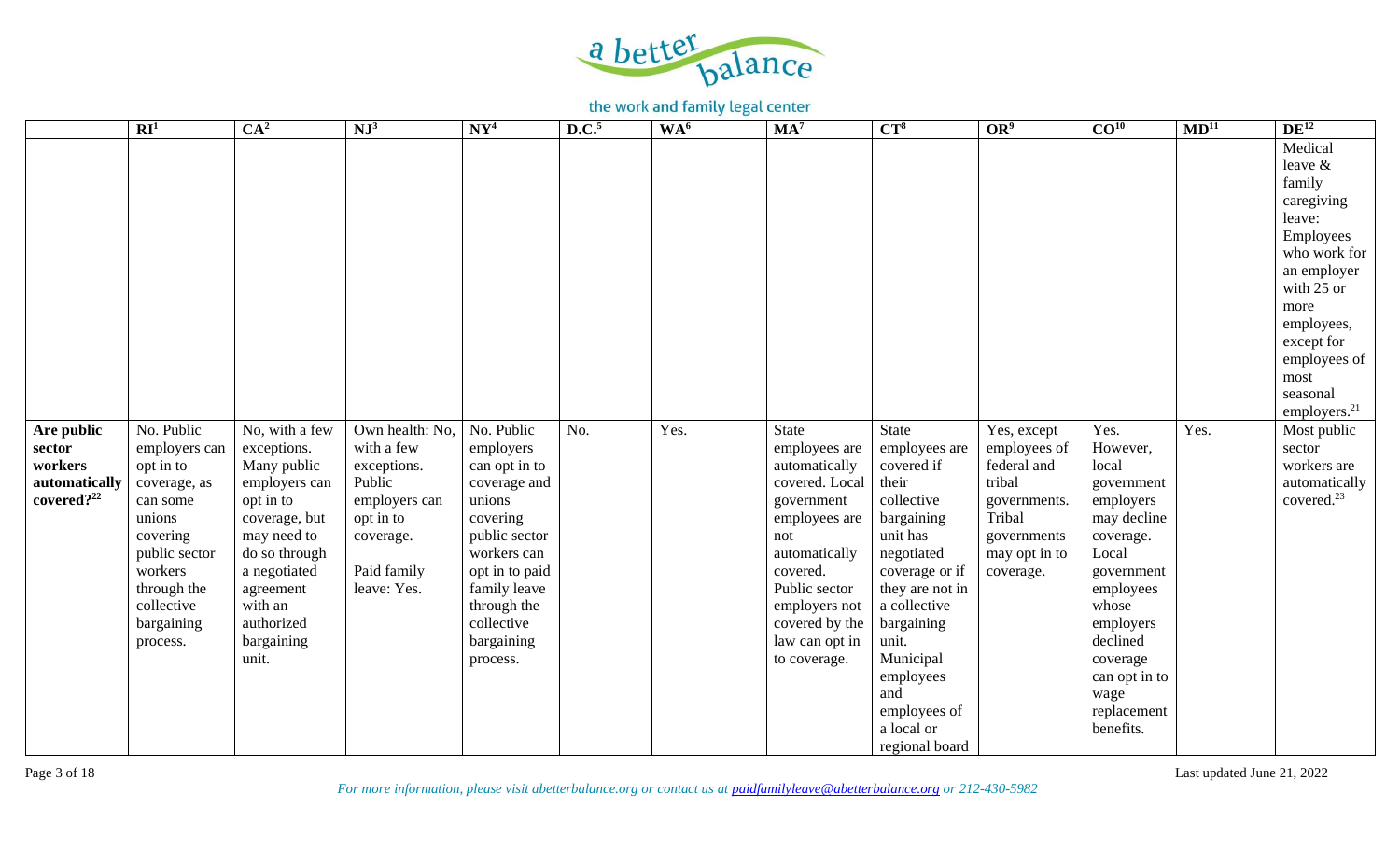

|                                     | $\overline{\mathbf{R}\mathbf{I}^1}$                            | CA <sup>2</sup>                                                         | $NJ^3$                                                      | NY <sup>4</sup>                                                                                              | D.C. <sup>5</sup>                                                                     | WA <sup>6</sup> | $MA^7$ | $CT^8$                                                                                                                                                                                                                                                                         | OR <sup>9</sup> | CO <sup>10</sup> | MD <sup>11</sup> | $DE^{12}$                                                                                                                                                                                                  |
|-------------------------------------|----------------------------------------------------------------|-------------------------------------------------------------------------|-------------------------------------------------------------|--------------------------------------------------------------------------------------------------------------|---------------------------------------------------------------------------------------|-----------------|--------|--------------------------------------------------------------------------------------------------------------------------------------------------------------------------------------------------------------------------------------------------------------------------------|-----------------|------------------|------------------|------------------------------------------------------------------------------------------------------------------------------------------------------------------------------------------------------------|
|                                     |                                                                |                                                                         |                                                             |                                                                                                              |                                                                                       |                 |        | of education<br>are covered if<br>their<br>collective<br>bargaining<br>unit has<br>negotiated<br>coverage or if<br>they are not in<br>a collective<br>bargaining<br>unit and their<br>employer has<br>negotiated<br>coverage for<br>members of<br>any collective<br>bargaining |                 |                  |                  |                                                                                                                                                                                                            |
| Are domestic<br>workers<br>covered? | Yes, subject to<br>a low<br>minimum<br>payment<br>requirement. | Yes, subject to<br>a low<br>$\mbox{minimum}$<br>payment<br>requirement. | Yes, subject to<br>a low minimum<br>payment<br>requirement. | Domestic<br>workers who<br>work at least<br>20 hours per<br>week for a<br>single<br>employer are<br>covered. | Yes, subject<br>to a low<br>minimum<br>payment<br>requirement<br>$\ddot{\phantom{a}}$ | Yes.            | Yes.   | unit.<br>Yes.                                                                                                                                                                                                                                                                  | Yes.            | Yes.             | Yes.             | The law does<br>not<br>specifically<br>treat<br>domestic<br>workers<br>differently<br>than other<br>employees.<br>However, in<br>practice,<br>most non-<br>agency<br>domestic<br>workers are<br>likely not |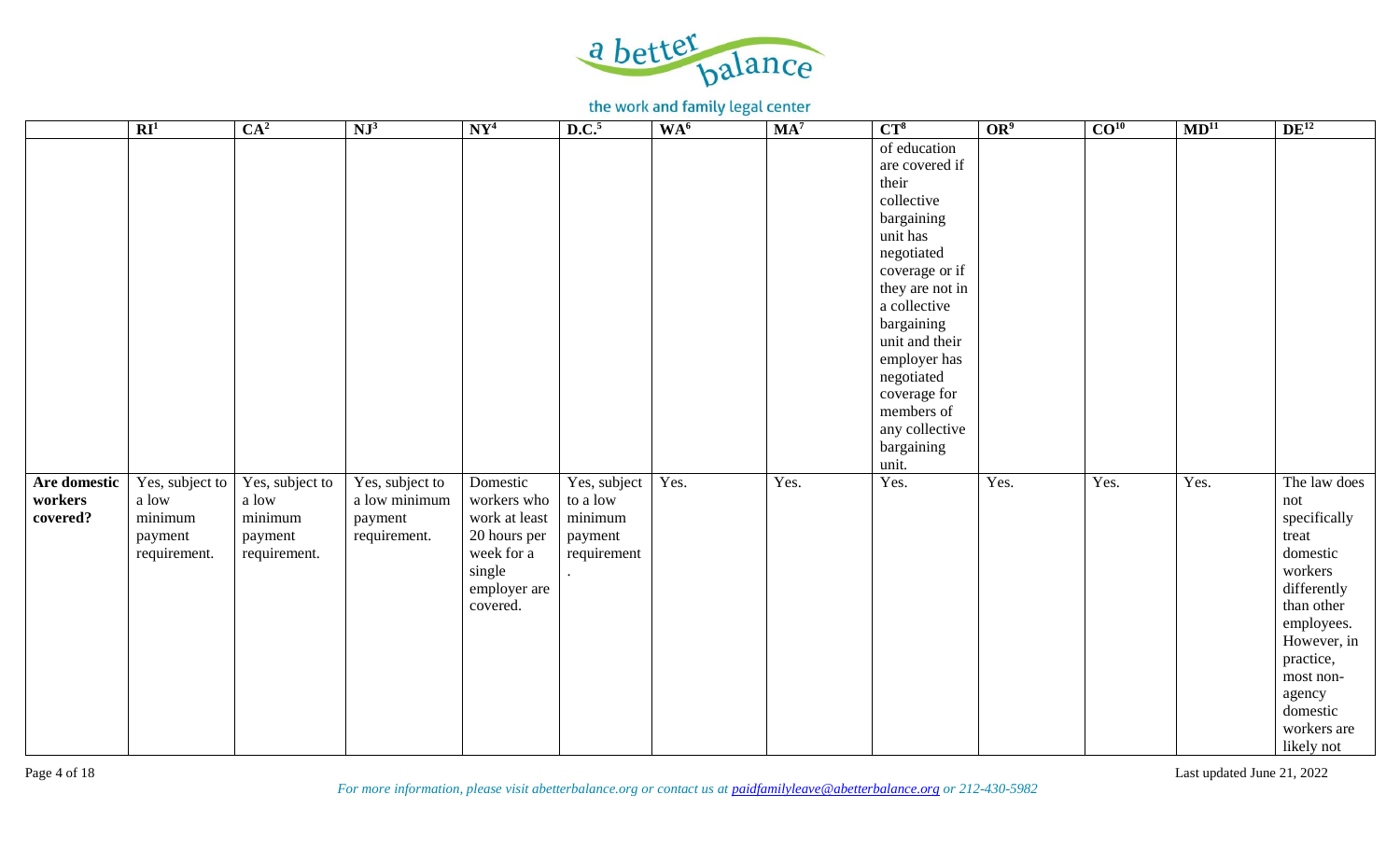

|                      | RI <sup>1</sup>                 | CA <sup>2</sup>               | NJ <sup>3</sup>                        | $\mathbf{N}\mathbf{Y}^4$      | D.C. <sup>5</sup>     | WA <sup>6</sup>       | MA <sup>7</sup>         | $CT^8$           | OR <sup>9</sup>   | CO <sup>10</sup> | $\overline{\mathrm{MD}^{11}}$ | $DE^{12}$             |
|----------------------|---------------------------------|-------------------------------|----------------------------------------|-------------------------------|-----------------------|-----------------------|-------------------------|------------------|-------------------|------------------|-------------------------------|-----------------------|
|                      |                                 |                               |                                        |                               |                       |                       |                         |                  |                   |                  |                               | covered due           |
|                      |                                 |                               |                                        |                               |                       |                       |                         |                  |                   |                  |                               | to the                |
|                      |                                 |                               |                                        |                               |                       |                       |                         |                  |                   |                  |                               | employer              |
|                      |                                 |                               |                                        |                               |                       |                       |                         |                  |                   |                  |                               | size                  |
|                      |                                 |                               |                                        |                               |                       |                       |                         |                  |                   |                  |                               | limitations. $24$     |
| Can self-            | No.                             | Yes.                          | No.                                    | Yes.                          | Yes.                  | Yes.                  | Yes.                    | Yes.             | Yes.              | Yes.             | Yes.                          | Yes.                  |
| employed             |                                 |                               |                                        |                               |                       |                       |                         |                  |                   |                  |                               |                       |
| workers opt<br>in to |                                 |                               |                                        |                               |                       |                       | Certain self-           |                  |                   |                  |                               |                       |
| coverage?            |                                 |                               |                                        |                               |                       |                       | employed<br>workers may |                  |                   |                  |                               |                       |
|                      |                                 |                               |                                        |                               |                       |                       | be covered              |                  |                   |                  |                               |                       |
|                      |                                 |                               |                                        |                               |                       |                       | automatically.          |                  |                   |                  |                               |                       |
| What are the         | Workers must                    | Workers must                  | Workers must                           | Own health:                   | Workers               | Workers must          | Workers must            | Workers must     | Workers must      | Workers          | Workers                       | Workers               |
| requirements         | have earned                     | have earned at                | have either                            | Workers                       | must have             | have worked at        | have earned a           | have earned at   | have earned at    | must have        | must have                     | must have             |
| to qualify for       | wages in 1                      | least $$300$                  | earned at least                        | generally                     | been                  | least 820 hours       | minimum                 | least \$2,325    | least \$1,000     | earned at        | worked at                     | been                  |
| benefits?            | quarter of the                  | during the                    | 20 times the                           | must have                     | employed by           | in the                | amount                  | during the       | during the        | least \$2,500    | least 680                     | employed 1)           |
|                      | base period of                  | base period.                  | minimum wage                           | been                          | a covered             | qualifying            | (currently,             | highest          | base year.        | during the       | hours in the                  | by their              |
|                      | at least 200                    |                               | (currently,                            | employed for                  | employer in           | period. <sup>27</sup> | $$5,700$ ) during       | earning          |                   | base period.     | qualifying                    | employer for          |
|                      | times the                       | The base                      | \$240) in at least                     | at least 4                    | D.C. during           |                       | the base                | quarter within   | The base year     |                  | period.                       | at least 12           |
|                      | minimum                         | period is the                 | 20 weeks or                            | consecutive                   | at least some         | The qualifying        | period and              | the base         | is the first 4 of | The base         |                               | months and            |
|                      | wage                            | first 4 of the 5              | earned at least                        | weeks by a                    | of the 52             | period means          | must meet an            | period.          | the last 5        | period is the    | The                           | 2) for at least       |
|                      | (currently,                     | most recently                 | 1,000 times the                        | single                        | weeks                 | the first 4 of the    | earnings                |                  | completed         | first 4 of the   | qualifying                    | 1,250 hours           |
|                      | \$2,300), must                  | completed                     | minimum wage                           | employer; $^{26}$             | preceding             | 5 most recently       | requirement             | The base         | quarters or the   | last 5           | period means                  | of service            |
|                      | have earned                     | quarters or                   | (currently,                            | previously                    | the event             | completed             | tied to the             | period is the    | 4 most            | completed        | the 12-month                  | with their            |
|                      | income across                   | may include                   | $$12,000$ ) during                     | qualified                     | that                  | quarters or the       | worker's                | first 4 of the 5 | recently          | quarters or      | period                        | employer              |
|                      | the base                        | earlier                       | the base year.                         | workers                       | precipitated          | 4 most recent         | average                 | most recently    | completed         | the 4 most       | immediately                   | during the            |
|                      | period of at<br>least 1.5 times | quarters if the<br>worker was |                                        | qualify                       | their need            | completed             | earnings that,          | completed        | quarters.         | recently         | preceding the<br>date on      | previous 12-<br>month |
|                      | the worker's                    | unemployed                    | The base year is<br>the first 4 of the | immediately<br>upon the start | for leave.<br>Workers | quarters.             | in effect,<br>means the | quarters.        | This can          | completed        | which leave                   | period.               |
|                      | highest                         | during part of                | 5 most recently                        | of                            | who have              | This can              | worker must             | This can         | combine           | quarters.        | begins.                       |                       |
|                      | earning                         | the base                      | completed                              | employment                    | worked for            | combine hours         | have worked             | combine          | income from       | This can         |                               |                       |
|                      | quarter, and                    | period. <sup>25</sup>         | quarters <i>or</i> the 4               | with a new                    | covered               | worked at more        | for a certain           | income from      | more than one     | combine          |                               |                       |
|                      | must have                       |                               | most recent                            | covered                       | D.C.                  | than one              | number of               | more than one    | employer.         | income           |                               |                       |
|                      | earned at least                 | This can                      | completed                              | employer.                     | employers             | employer.             | weeks.                  | employer.        |                   | from more        |                               |                       |
|                      | 400 times the                   | combine                       | quarters <i>or</i> the 3               |                               | for less than         |                       |                         |                  |                   |                  |                               |                       |

Page 5 of 18 Last updated June 21, 2022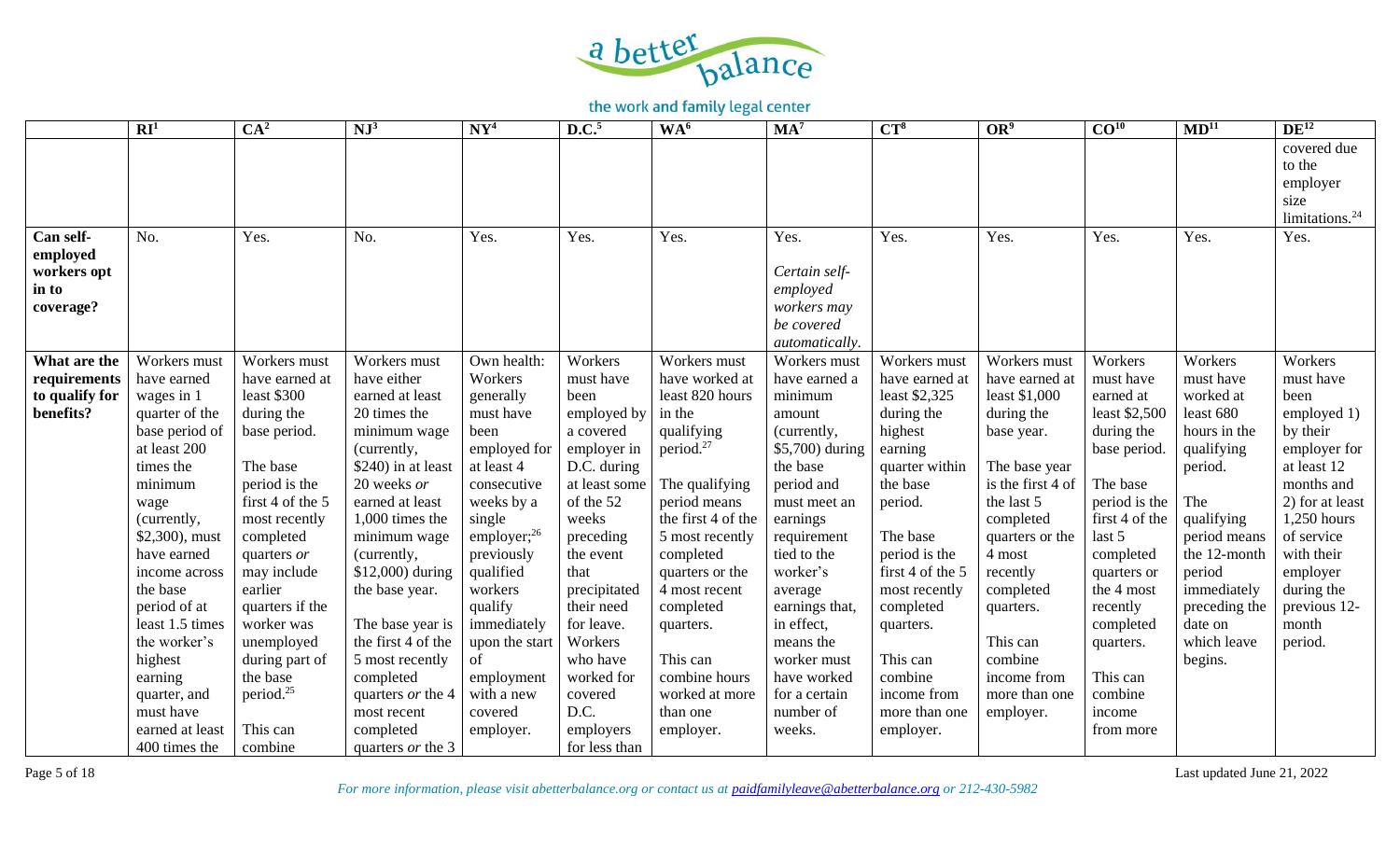

|                    | $\overline{\mathbf{R}\mathbf{I}^1}$ | CA <sup>2</sup> | NJ <sup>3</sup>  | $\mathbf{N}\mathbf{Y}^4$ | D.C. <sup>5</sup> | WA <sup>6</sup>  | MA <sup>7</sup> | $CT^8$          | OR <sup>9</sup> | CO <sup>10</sup>        | MD <sup>11</sup> | $DE^{12}$     |
|--------------------|-------------------------------------|-----------------|------------------|--------------------------|-------------------|------------------|-----------------|-----------------|-----------------|-------------------------|------------------|---------------|
|                    | minimum                             | income from     | most recent      | Paid family              | 1 year may        |                  | The base        |                 |                 | than one                |                  |               |
|                    | wage                                | more than one   | completed        | leave:                   | receive a         |                  | period is the   |                 |                 | employer. <sup>28</sup> |                  |               |
|                    | (currently,                         | employer.       | quarters and the | Workers                  | prorated          |                  | last 4          |                 |                 |                         |                  |               |
|                    | $$4,600$ ) over                     |                 | portion of the   | generally                | benefit           |                  | completed       |                 |                 |                         |                  |               |
|                    | the entire base                     |                 | current quarter  | must have                | amount.           |                  | quarters.       |                 |                 |                         |                  |               |
|                    | period.                             |                 | that has already | been                     |                   |                  |                 |                 |                 |                         |                  |               |
|                    |                                     |                 | occurred.        | employed by              |                   |                  | This can        |                 |                 |                         |                  |               |
|                    | The base                            |                 |                  | their current            |                   |                  | combine         |                 |                 |                         |                  |               |
|                    | period is the                       |                 | This can         | employer for             |                   |                  | income from     |                 |                 |                         |                  |               |
|                    | first 4 of the 5                    |                 | combine          | at least 26              |                   |                  | more than one   |                 |                 |                         |                  |               |
|                    | most recently                       |                 | income from      | consecutive              |                   |                  | employer.       |                 |                 |                         |                  |               |
|                    | completed                           |                 | more than one    | weeks; those             |                   |                  |                 |                 |                 |                         |                  |               |
|                    | quarters or the                     |                 | employer.        | who work                 |                   |                  |                 |                 |                 |                         |                  |               |
|                    | 4 most recent                       |                 |                  | less than 20             |                   |                  |                 |                 |                 |                         |                  |               |
|                    | completed                           |                 |                  | hours per                |                   |                  |                 |                 |                 |                         |                  |               |
|                    | quarters.                           |                 |                  | week must<br>have worked |                   |                  |                 |                 |                 |                         |                  |               |
|                    | This can                            |                 |                  | at least 175             |                   |                  |                 |                 |                 |                         |                  |               |
|                    | combine                             |                 |                  | days for their           |                   |                  |                 |                 |                 |                         |                  |               |
|                    | income from                         |                 |                  | current                  |                   |                  |                 |                 |                 |                         |                  |               |
|                    | more than one                       |                 |                  | employer.                |                   |                  |                 |                 |                 |                         |                  |               |
|                    | employer.                           |                 |                  |                          |                   |                  |                 |                 |                 |                         |                  |               |
| <b>What family</b> | A family                            | A family        | A family         | A family                 | A family          | A family         | A family        | A family        | A family        | A family                | A family         | A family      |
| members are        | member                              | member          | member           | member                   | member            | member           | member          | member          | member          | member                  | member           | member        |
| covered?           | includes a                          | includes a      | includes a       | includes a               | includes a        | includes a       | includes a      | includes a      | includes a      | includes a              | includes a       | includes a    |
|                    | worker's                            | worker's        | worker's child,  | worker's                 | worker's          | worker's child,  | worker's        | worker's        | worker's        | worker's                | worker's         | worker's      |
|                    | child, parent,                      | child, parent,  | parent, parent-  | child, parent,           | child,            | child's spouse   | spouse,         | spouse,         | spouse or       | child,                  | child, parent,   | child (under  |
|                    | parent-in-law                       | grandparent,    | in-law, sibling, | parent-in-               | parent,           | or domestic      | domestic        | sibling, son or | registered      | parent,                 | parent of a      | the age of 18 |
|                    | or parent of                        | grandchild,     | grandparent,     | law, spouse,             | parent-in-        | partner,         | partner, child, | daughter,       | domestic        | parent of a             | spouse, legal    | or incapable  |
|                    | the worker's                        | sibling,        | grandchild,      | grandchild,              | law, spouse,      | grandchild,      | parent, parent  | grandparent,    | partner,        | spouse or               | guardian,        | of self-care  |
|                    | registered                          | spouse,         | spouse,          | grandparent,             | grandparent,      | grandparent,     | of a spouse or  | grandchild,     | sibling, child, | domestic                | spouse,          | because of a  |
|                    | domestic                            | registered      | registered       | or domestic              | sibling, or       | parent, parent-  | domestic        | parent, parent- | child's spouse  | partner,                | grandparent,     | mental or     |
|                    | partner,                            | domestic        | domestic         | partner. <sup>30</sup>   | registered        | in-law or parent | partner,        | in-law, or an   | or domestic     | spouse,                 | grandchild,      | physical      |
|                    | grandparent,                        | partner, or the | partner, civil   | The law's                | domestic          | of the worker's  | grandchild,     | individual      | partner,        | domestic                | or sibling.      | disability),  |
|                    | spouse, or                          | parent of a     | union partner,   | definition of            | partner.          | registered       | grandparent,    | related to the  | grandparent,    | partner, <sup>35</sup>  |                  |               |

Page 6 of 18 Last updated June 21, 2022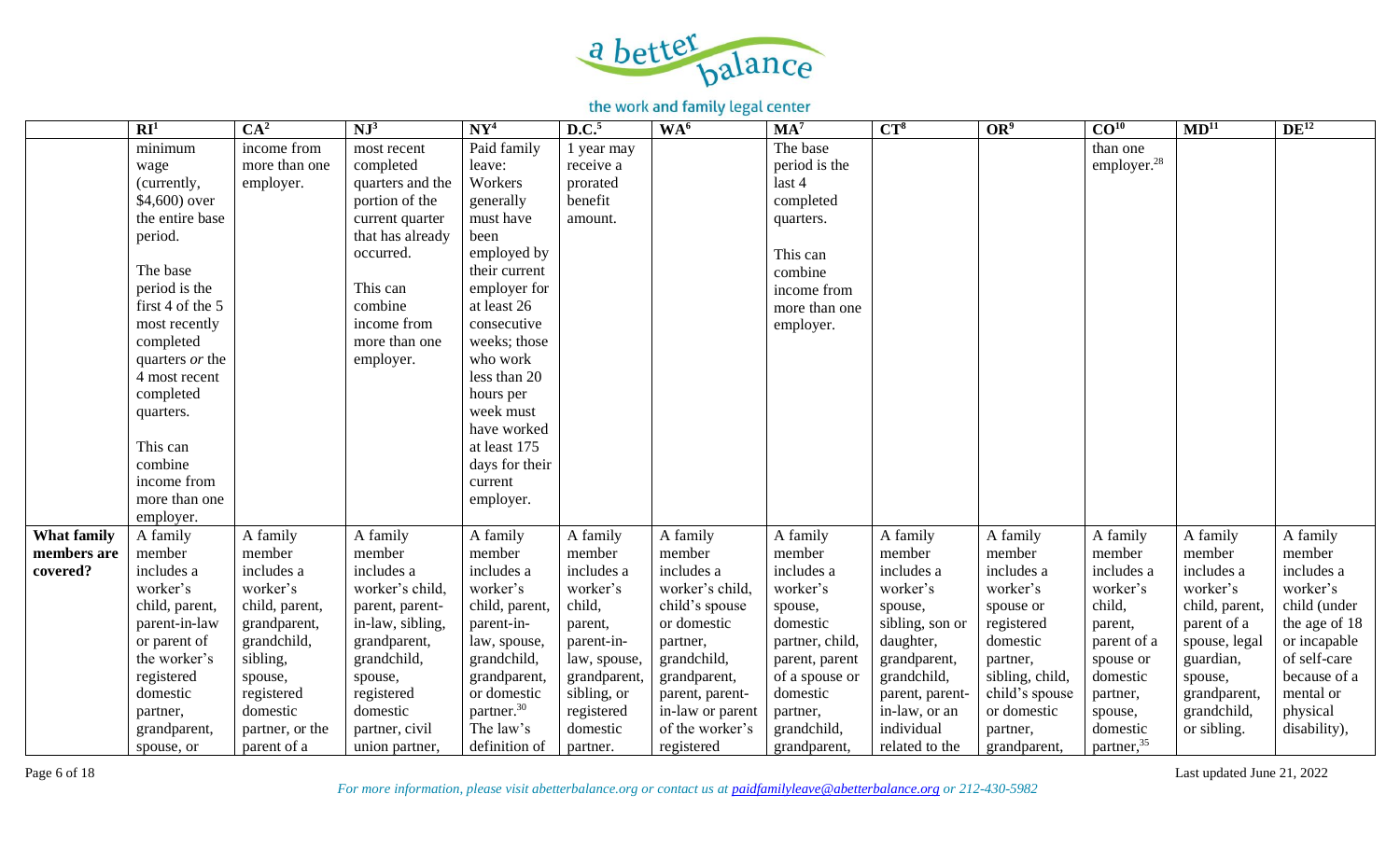

| $\overline{\mathbf{R}\mathbf{I}^1}$ | CA <sup>2</sup>        | $NJ^3$           | $N Y^4$          | D.C. <sup>5</sup> | WA <sup>6</sup>   | $MA^7$                      | $CT^8$          | OR <sup>9</sup>             | CO <sup>10</sup> | MD <sup>11</sup> | $DE^{12}$  |
|-------------------------------------|------------------------|------------------|------------------|-------------------|-------------------|-----------------------------|-----------------|-----------------------------|------------------|------------------|------------|
| registered                          | worker's               | any other        | domestic         |                   | domestic          | or sibling. The             | employee by     | grandchild,                 | grandparent      |                  | parent, or |
| domestic                            | spouse or              | person related   | partner is       |                   | partner, sibling, | law's                       | blood or        | parent, parent-             |                  |                  | spouse.    |
| partner.                            | registered             | to the worker by | flexible and     |                   | spouse,           | definition of               | affinity whose  | in-law or                   | grandparent      |                  |            |
|                                     | domestic               | blood, and any   | does not         |                   | registered        | domestic                    | close           | parent of the               | of a spouse      |                  |            |
|                                     | partner. <sup>29</sup> | other person     | require          |                   | domestic          | partner is                  | association the | worker's                    | or domestic      |                  |            |
|                                     |                        | that the worker  | registration.    |                   | partner, any      | flexible and                | employee        | registered                  | partner,         |                  |            |
|                                     |                        | shows to have a  |                  |                   | individual who    | does not                    | shows to be     | domestic                    | grandchild,      |                  |            |
|                                     |                        | close            |                  |                   | regularly         | require                     | the equivalent  | partner, or any             | grandchild       |                  |            |
|                                     |                        | association with | <b>Beginning</b> |                   | resides in a      | registration. <sup>32</sup> | of those        | individual                  | of a spouse      |                  |            |
|                                     |                        | the worker       | January 1,       |                   | worker's home     |                             | family          | related by                  | or domestic      |                  |            |
|                                     |                        | which is the     | 2023, a          |                   | where there is    |                             | relationships.  | blood or                    | partner,         |                  |            |
|                                     |                        | equivalent of a  | family           |                   | an expectation    |                             |                 | affinity whose              | sibling,         |                  |            |
|                                     |                        | family           | member will      |                   | that the worker   |                             |                 | close                       | sibling of a     |                  |            |
|                                     |                        | relationship.    | also include     |                   | care for the      |                             |                 | association                 | spouse or        |                  |            |
|                                     |                        |                  | siblings.        |                   | individual, or    |                             |                 | with a covered              | domestic         |                  |            |
|                                     |                        |                  |                  |                   | any individual    |                             |                 | individual is               | partner, or      |                  |            |
|                                     |                        |                  |                  |                   | where the         |                             |                 | the equivalent              | as shown by      |                  |            |
|                                     |                        |                  |                  |                   | relationship      |                             |                 | of a family                 | the worker,      |                  |            |
|                                     |                        |                  |                  |                   | creates the       |                             |                 | relationship. <sup>34</sup> | any other        |                  |            |
|                                     |                        |                  |                  |                   | expectation that  |                             |                 |                             | individual       |                  |            |
|                                     |                        |                  |                  |                   | the worker care   |                             |                 |                             | with whom        |                  |            |
|                                     |                        |                  |                  |                   | for the           |                             |                 |                             | the worker       |                  |            |
|                                     |                        |                  |                  |                   | individual and    |                             |                 |                             | has a            |                  |            |
|                                     |                        |                  |                  |                   | that individual   |                             |                 |                             | significant      |                  |            |
|                                     |                        |                  |                  |                   | depends on the    |                             |                 |                             | personal         |                  |            |
|                                     |                        |                  |                  |                   | worker for care.  |                             |                 |                             | bond that is     |                  |            |
|                                     |                        |                  |                  |                   |                   |                             |                 |                             | or is like a     |                  |            |
|                                     |                        |                  |                  |                   |                   |                             |                 |                             | family           |                  |            |
|                                     |                        |                  |                  |                   |                   |                             |                 |                             | relationship,    |                  |            |
|                                     |                        |                  |                  |                   |                   |                             |                 |                             | regardless       |                  |            |
|                                     |                        |                  |                  |                   |                   |                             |                 |                             | of               |                  |            |
|                                     |                        |                  |                  |                   |                   |                             |                 |                             | biological       |                  |            |
|                                     |                        |                  |                  |                   |                   |                             |                 |                             | or legal         |                  |            |
|                                     |                        |                  |                  |                   |                   |                             |                 |                             | relationship.    |                  |            |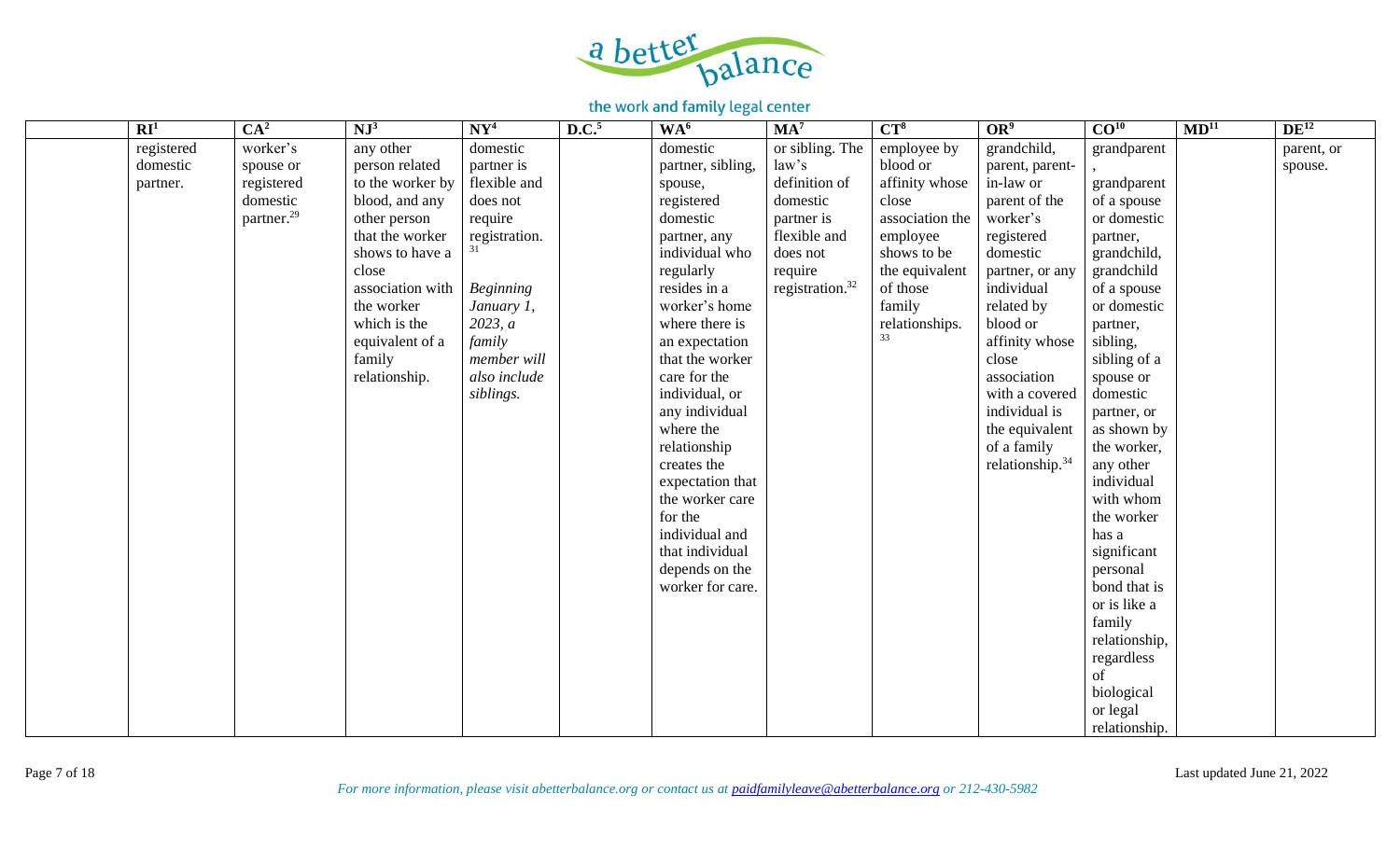

|            | $\mathbf{R}$ $\mathbf{I}^1$ | CA <sup>2</sup>  | NJ <sup>3</sup>   | $N Y^4$             | D.C. <sup>5</sup> | WA <sup>6</sup>        | MA <sup>7</sup>        | $CT^8$               | OR <sup>9</sup>             | CO <sup>10</sup>    | MD <sup>11</sup>          | $DE^{12}$                   |
|------------|-----------------------------|------------------|-------------------|---------------------|-------------------|------------------------|------------------------|----------------------|-----------------------------|---------------------|---------------------------|-----------------------------|
| How is the | Workers cover               | Workers cover    | Workers and       | Workers and         | Employers         | Workers and            | Workers and            | Workers cover        | Workers and                 | Workers             | Workers and               | Workers and                 |
| program    | the full cost of            | the full cost of | employers share   | employers           | cover the         | employers              | employers              | the full cost of     | employers                   | and                 | employers                 | employers                   |
| funded?    | both TDI and                | both DI and      | the cost of TDI.  | share the           | full cost of      | share the cost         | share the cost         | all leave.           | share the costs             | employers           | share the cost            | share the cost              |
|            | TCI. Both                   | PFL. Both        | Workers           | cost of TDI.        | UPL.              | of medical             | of medical             | Workers              | of all leave.               | share the           | of all leave.             | of all leave. <sup>50</sup> |
|            | programs are                | programs are     | contribute        | Employers           | Employers         | leave.                 | leave.                 | contribute           | Employers                   | cost of all         | The exact                 | Employers                   |
|            | funded by a                 | funded by a      | $0.14\%$ of their | can withhold        | contribute a      | Employers can          | Employers              | $0.5\%$ of           | can withhold                | leave.              | way that                  | can withhold                |
|            | single payroll              | single payroll   | wages.            | $0.5\%$ of          | percentage        | withhold up to         | can withhold           | wages. <sup>44</sup> | up to 60% of                | Employers           | costs will be             | up to 50% of                |
|            | deduction,                  | deduction,       | Employers         | workers'            | of workers'       | 45% of the             | up to $40\%$ of        |                      | the                         | can                 | shared                    | the                         |
|            | currently set at            | currently set at | contribute a      | wages to pay        | wages,            | premium from           | the premium            | Contributions        | contribution                | withhold up         | between                   | contribution                |
|            | $1.1\%$ of                  | $1.1\%$ of       | percentage of     | for coverage,       | currently set     | workers'               | from workers'          | do not apply         | from workers'               | to 50% of           | workers and               | from                        |
|            | wages. This                 | wages. $36$ This | workers' wages    | up to               | at 0.62%.         | wages;                 | wages;                 | to wages             | wages;                      | the                 | employers                 | workers'                    |
|            | deduction                   | deduction        | ranging from      | \$0.60/week;        |                   | employers              | employers              | above the            | employers                   | premium             | will be                   | wages;                      |
|            | does not apply              | does not apply   | $0.10\%$ to       | employers           | <b>Beginning</b>  | cover the              | cover the              | Social               | cover the                   | from                | determined                | employers                   |
|            | to wages                    | to wages         | 0.75%. The        | cover the           | July $1$ ,        | remaining              | remaining              | Security             | remaining                   | workers'            | every two                 | cover the                   |
|            | above                       | above            | percentage        | remaining           | 2022, the         | cost. <sup>39</sup>    | cost. <sup>42</sup>    | contribution         | costs.                      | wages;              | years by the              | remaining                   |
|            | \$81,500/year.              | \$145,600/year   | contribution for  | cost. <sup>38</sup> | employer          | Employers with         | Employers              | base.                | Employers                   | employers           | agency,                   | cost.                       |
|            |                             |                  | employees does    | Workers             | contribution      | fewer than 50          | with fewer             |                      | with fewer                  | cover the           | within                    |                             |
|            |                             |                  | not apply to a    | cover the full      | rate will be      | employees in           | than 25                |                      | than 25                     | remaining           | parameters                | Initially, the              |
|            |                             |                  | worker's wages    | cost of PFL.        | $0.26\%$ of       | Washington             | employees in           |                      | employees are               | cost. <sup>47</sup> | set by law. <sup>49</sup> | total                       |
|            |                             |                  | above             | The program         | workers           | State are not          | Massachusetts          |                      | not required to             | Employers           | Employers                 | contribution                |
|            |                             |                  | \$151,900/year;   | is funded by        | wages.            | required to pay        | are not                |                      | pay the                     | with fewer          | with fewer                | for $(1)$                   |
|            |                             |                  | the percentage    | a payroll           |                   | the employer           | required to            |                      | employer                    | than 10             | than 15                   | medical                     |
|            |                             |                  | contribution for  | deduction,          |                   | portion. <sup>40</sup> | pay the                |                      | contribution. <sup>45</sup> | employees           | employees                 | leave is 0.4%               |
|            |                             |                  | employers does    | currently set       |                   | Currently, the         | employer               |                      |                             | are not             | are not                   | of wages; $(2)$             |
|            |                             |                  | not apply to a    | at 0.511% of        |                   | total premium          | portion. <sup>43</sup> |                      | Initially, the              | required to         | required to               | family                      |
|            |                             |                  | worker's wages    | wages. This         |                   | for medical            | Currently, the         |                      | total premium               | pay the             | pay the                   | caregiving                  |
|            |                             |                  | above             | deduction           |                   | leave is about         | total premium          |                      | will be 1% of               | employer            | employer                  | leave is                    |
|            |                             |                  | \$39,800/year.    | does not            |                   | $0.29%$ of             | for medical            |                      | wages. <sup>46</sup>        | portion.            | portion.                  | $0.08\%$ of                 |
|            |                             |                  | Workers cover     | apply to            |                   | wages.                 | leave is 0.56%         |                      |                             |                     |                           | wages; and                  |
|            |                             |                  | the full cost of  | wages above         |                   | Workers cover          | of wages.              |                      | Premiums do                 | Initially, the      | Contributions             | (3) parental                |
|            |                             |                  | FLI. The          | an average of       |                   | the full cost of       | Workers cover          |                      | not apply to                | total               | do not apply              | leave is                    |
|            |                             |                  | program is        | \$1,594.57/         |                   | family leave.          | the full cost of       |                      | wages above                 | premium             | to wages                  | 0.32% of                    |
|            |                             |                  | funded by a       | week.               |                   | Currently, the         | family leave.          |                      | \$132,900/year              | will be             | above the                 | wages.                      |
|            |                             |                  | payroll           |                     |                   | premium is             | Currently, the         |                      |                             |                     | Social                    |                             |
|            |                             |                  | deduction,        |                     |                   |                        | premium is             |                      |                             |                     | Security                  |                             |

Page 8 of 18 Last updated June 21, 2022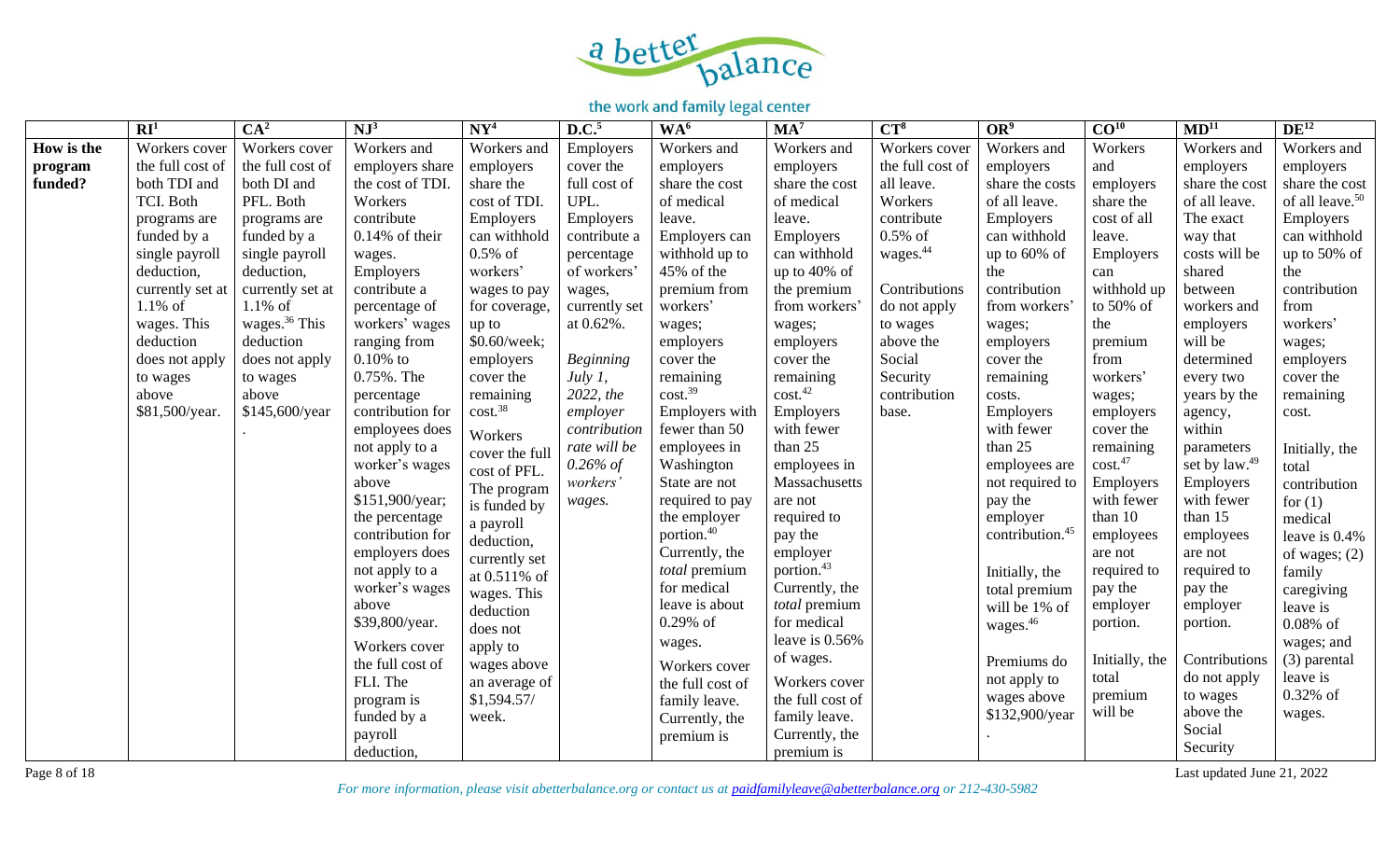

|                                                          | $\overline{\mathbb{R}I^1}$                                                                                                                                                       | CA <sup>2</sup>                                                                                                  | $NJ^3$                                                                                                            | $N Y^4$                                                                                                                            | D.C. <sup>5</sup>                                                                                                                                                                                                              | WA <sup>6</sup>                                                                                                                                                                                                                                                     | $MA^7$                                                                                                                                                                                                                                             | $CT^8$                                                                                                                                                                                                                               | OR <sup>9</sup>                                                                                                                                                                                                                                                   | CO <sup>10</sup>                                                                                                                                                                                                      | MD <sup>11</sup>                                                                                                                                                                                                                                    | $DE^{12}$                                                       |
|----------------------------------------------------------|----------------------------------------------------------------------------------------------------------------------------------------------------------------------------------|------------------------------------------------------------------------------------------------------------------|-------------------------------------------------------------------------------------------------------------------|------------------------------------------------------------------------------------------------------------------------------------|--------------------------------------------------------------------------------------------------------------------------------------------------------------------------------------------------------------------------------|---------------------------------------------------------------------------------------------------------------------------------------------------------------------------------------------------------------------------------------------------------------------|----------------------------------------------------------------------------------------------------------------------------------------------------------------------------------------------------------------------------------------------------|--------------------------------------------------------------------------------------------------------------------------------------------------------------------------------------------------------------------------------------|-------------------------------------------------------------------------------------------------------------------------------------------------------------------------------------------------------------------------------------------------------------------|-----------------------------------------------------------------------------------------------------------------------------------------------------------------------------------------------------------------------|-----------------------------------------------------------------------------------------------------------------------------------------------------------------------------------------------------------------------------------------------------|-----------------------------------------------------------------|
|                                                          |                                                                                                                                                                                  |                                                                                                                  | currently set at<br>$0.14%$ of<br>wages. This<br>deduction does<br>not apply to<br>wages above<br>\$151,900/year. |                                                                                                                                    |                                                                                                                                                                                                                                | about $0.31\%$ of<br>wages. <sup>41</sup><br>Premiums do<br>not apply to<br>wages above<br>the Social<br>Security<br>contribution<br>base.                                                                                                                          | $0.12\%$ of<br>wages.<br>The total<br>premium for<br>family and<br>medical leave<br>is 0.68% of<br>wages.<br>Premiums do<br>not apply to<br>wages above<br>the Social<br>Security<br>contribution<br>base.                                         |                                                                                                                                                                                                                                      | <b>Contributions</b><br>begin January<br>1, 2023.                                                                                                                                                                                                                 | $0.9\%$ of<br>wages. <sup>48</sup><br>Premiums<br>do not<br>apply to<br>wages<br>above the<br>Social<br>Security<br>contribution<br>base.<br>Premiums<br>begin<br>January 1,<br>2023.                                 | contribution<br>base.<br>Contribution<br>s begin<br>October 1,<br>2023.                                                                                                                                                                             | Contribution<br>s begin<br>January 1,<br>2025.                  |
| What<br>percentage of<br>wages do<br>workers<br>receive? | About 60% of<br>a worker's<br>average<br>weekly wage<br>(formally,<br>4.62% of a<br>worker's<br>wages in the<br>highest<br>earning<br>quarter of the<br>base year) <sup>51</sup> | Between 60%<br>and 70% of a<br>worker's<br>average<br>weekly wage,<br>depending on<br>their income <sup>52</sup> | 85% of a<br>worker's<br>average weekly<br>wage                                                                    | Own health:<br>50% of a<br>worker's<br>average<br>weekly wage<br>Family<br>leave: $67%$<br>of a worker's<br>average<br>weekly wage | 90% of a<br>worker's<br>average<br>weekly<br>wage up to<br>an amount<br>equal to 40<br>times 150%<br>of the D.C.<br>minimum<br>wage and<br>50% of a<br>worker's<br>average<br>weekly<br>wage above<br>an amount<br>equal to 40 | 90% of a<br>worker's<br>average weekly<br>wage up to an<br>amount equal to<br>50% of the<br>statewide<br>average weekly<br>wage and 50%<br>of a worker's<br>average weekly<br>wage above an<br>amount equal to<br>50% of the<br>statewide<br>average weekly<br>wage | 80% of a<br>worker's<br>average<br>weekly wage<br>up to an<br>amount equal<br>to 50% of the<br>statewide<br>average<br>weekly wage<br>and 50% of a<br>worker's<br>average<br>weekly wage<br>above an<br>amount equal<br>to 50% of the<br>statewide | 95% of a<br>worker's<br>average<br>weekly wage<br>up to an<br>amount equal<br>to 40 times the<br>state<br>minimum<br>wage and 60%<br>of a worker's<br>average<br>weekly wage<br>above an<br>amount equal<br>to 40 times the<br>state | $\overline{100\%}$ of a<br>worker's<br>average<br>weekly wage<br>up to an<br>amount equal<br>to 65% of the<br>statewide<br>average<br>weekly wage<br>and 50% of a<br>worker's<br>average<br>weekly wage<br>above an<br>amount equal<br>to 65% of the<br>statewide | 90% of a<br>worker's<br>average<br>weekly<br>wage up to<br>an amount<br>equal to<br>50% of the<br>statewide<br>average<br>weekly<br>wage, and<br>50% of a<br>worker's<br>average<br>weekly<br>wage above<br>an amount | 90% of a<br>worker's<br>average<br>weekly wage<br>up to an<br>amount equal<br>to 65% of the<br>statewide<br>average<br>weekly wage,<br>and 50% of a<br>worker's<br>average<br>weekly wage<br>above an<br>amount equal<br>to 65% of the<br>statewide | 80% of a<br>worker's<br>average<br>weekly<br>wage <sup>54</sup> |

Page 9 of 18 Last updated June 21, 2022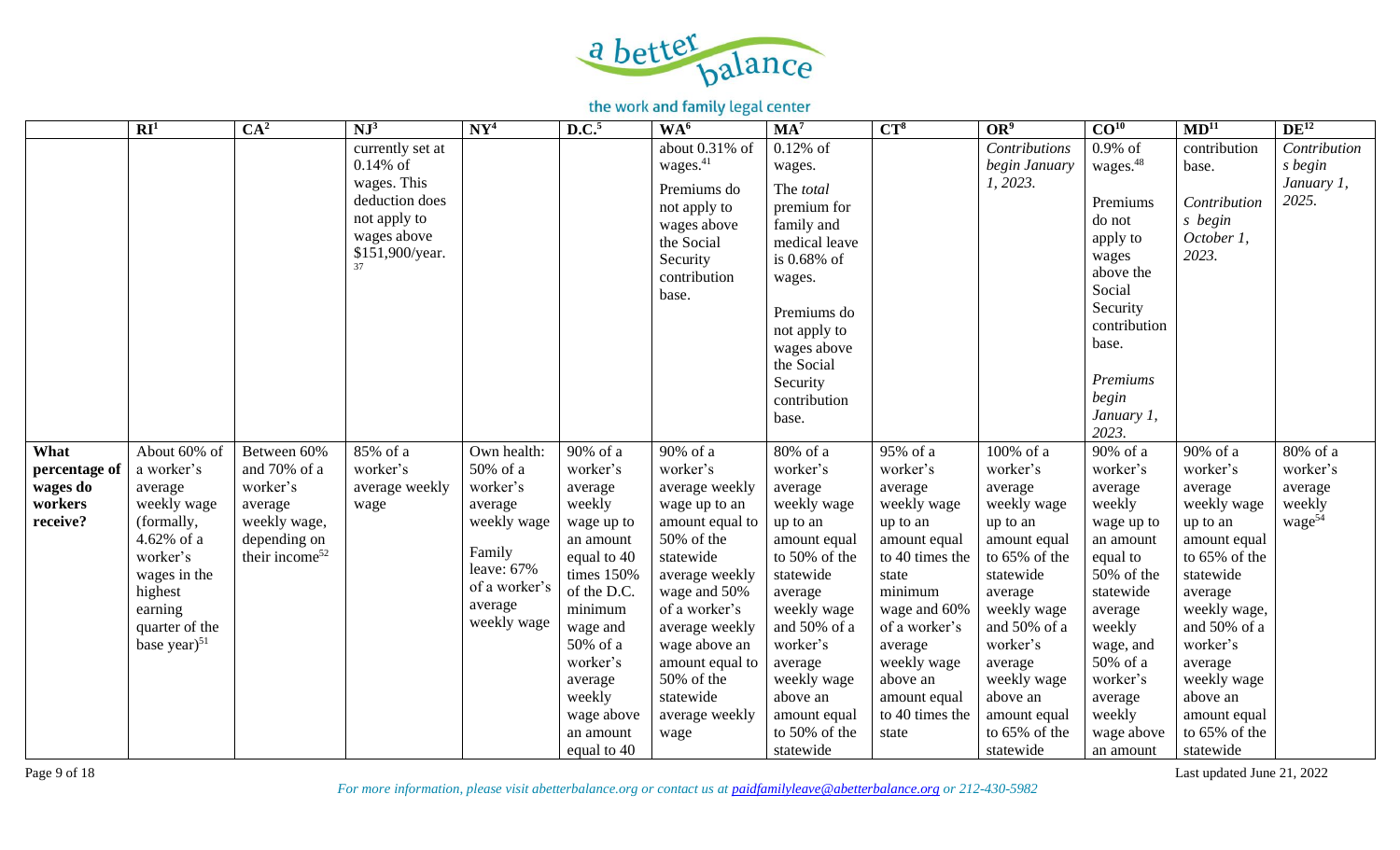

|                                                      | RI <sup>1</sup>                                                                                                                                                                             | CA <sup>2</sup>                                                                                                                                                                                                   | NJ <sup>3</sup>                                                                                                                                                                                            | NY <sup>4</sup>                                                                                                                                                                                        | D.C. <sup>5</sup>                                                                                                                                                                                 | WA <sup>6</sup>                                                                                                                                                                                                                                          | MA <sup>7</sup>                                                                                                                                                                   | $CT^8$                                                                                                                                                                                  | OR <sup>9</sup>                                                                                                                                                                    | CO <sup>10</sup>                                                                                                                                                                    | MD <sup>11</sup>                                                                                                                                                            | $DE^{12}$                                                                                                                                                                               |
|------------------------------------------------------|---------------------------------------------------------------------------------------------------------------------------------------------------------------------------------------------|-------------------------------------------------------------------------------------------------------------------------------------------------------------------------------------------------------------------|------------------------------------------------------------------------------------------------------------------------------------------------------------------------------------------------------------|--------------------------------------------------------------------------------------------------------------------------------------------------------------------------------------------------------|---------------------------------------------------------------------------------------------------------------------------------------------------------------------------------------------------|----------------------------------------------------------------------------------------------------------------------------------------------------------------------------------------------------------------------------------------------------------|-----------------------------------------------------------------------------------------------------------------------------------------------------------------------------------|-----------------------------------------------------------------------------------------------------------------------------------------------------------------------------------------|------------------------------------------------------------------------------------------------------------------------------------------------------------------------------------|-------------------------------------------------------------------------------------------------------------------------------------------------------------------------------------|-----------------------------------------------------------------------------------------------------------------------------------------------------------------------------|-----------------------------------------------------------------------------------------------------------------------------------------------------------------------------------------|
|                                                      |                                                                                                                                                                                             |                                                                                                                                                                                                                   |                                                                                                                                                                                                            |                                                                                                                                                                                                        | times 150%<br>of the D.C.<br>minimum<br>wage <sup>53</sup>                                                                                                                                        |                                                                                                                                                                                                                                                          | average<br>weekly wage                                                                                                                                                            | minimum<br>wage                                                                                                                                                                         | average<br>weekly wage                                                                                                                                                             | equal to<br>50% of the<br>statewide<br>average<br>weekly<br>wage                                                                                                                    | average<br>weekly wage                                                                                                                                                      |                                                                                                                                                                                         |
| What is the<br>maximum<br>weekly<br>benefit?         | 85% of the<br>statewide<br>average<br>weekly wage<br>Current:<br>\$978/week                                                                                                                 | About 100%<br>of the<br>statewide<br>average<br>weekly wage<br>Current:<br>$$1,540$ /week                                                                                                                         | 70% of the<br>statewide<br>average weekly<br>wage<br>Current:<br>\$993/week                                                                                                                                | Own health:<br>\$170/week<br>Family<br>leave: $67%$<br>of the<br>statewide<br>average<br>weekly wage<br>Current:<br>\$1,068.36/<br>$\emph{week}$                                                       | \$1,009 per<br>week,<br>adjusted<br>annually<br>based on<br>inflation                                                                                                                             | $\frac{90\%}{90\%}$ of the<br>statewide<br>average weekly<br>wage<br>Current:<br>$$1,327$ /week                                                                                                                                                          | 64% of the<br>statewide<br>average<br>weekly wage<br>Current:<br>\$1,084.31/<br>week                                                                                              | $\overline{60}$ times the<br>state<br>minimum<br>wage<br>Current:<br>\$780/week                                                                                                         | $\overline{120\% \text{ of the}}$<br>statewide<br>average<br>weekly wage                                                                                                           | $$1,100$ per<br>week<br>initially,<br>adjusted<br>annually<br>after the<br>first year to<br>90% of the<br>statewide<br>average<br>weekly<br>wage                                    | \$1,000 per<br>week<br>initially,<br>adjusted<br>annually<br>based on<br>inflation                                                                                          | \$900<br>initially,<br>adjusted<br>annually<br>based on<br>inflation                                                                                                                    |
| For how long<br>can a worker<br>receive<br>benefits? | Own health:<br>Up to 30<br>weeks in a 52-<br>week period. <sup>55</sup><br>Family leave:<br>Up to 5 weeks<br>in a 52-week<br>period.<br>Total: Up to<br>30 weeks in a<br>52-week<br>period. | Own health:<br>Up to $52$<br>weeks for any<br>period of<br>disability. <sup>56</sup><br>Family leave:<br>Up to 8 weeks<br>in a 12-month<br>period.<br>California<br>does not<br>specify a<br>cumulative<br>limit. | Own health: Up<br>to 26 weeks for<br>any period of<br>disability. <sup>57</sup><br>Family leave:<br>Up to 12 weeks<br>in a 12-month<br>period.<br>New Jersey<br>does not specify<br>a cumulative<br>limit. | Own health:<br>Up to $26$<br>weeks for<br>any period of<br>disability or<br>in any 52-<br>week period.<br>Family<br>leave: Up to<br>12 weeks in<br>a 52-week<br>period.<br>Total: Up to<br>26 weeks in | Own health:<br>Up to $6$<br>weeks in a<br>52-week<br>period. <sup>58</sup><br>Caring for a<br>seriously ill<br>relative: Up<br>to 6 weeks<br>in a 52-<br>week<br>period.<br>Bonding<br>with a new | Own health: Up<br>to 12 weeks in a<br>52-week<br>period. <sup>60</sup><br>Family leave:<br>Up to 12 weeks<br>in a 52-week<br>period. <sup>61</sup><br>Following the<br>death of a child<br>in certain<br>circumstances:<br>During the 7<br>calendar days | Own health:<br>Up to $20$<br>weeks in any<br>benefit year.<br>Family leave:<br>Up to $12$<br>weeks in any<br>benefit year.<br>Total: Up to<br>26 weeks in<br>any benefit<br>year. | Own health:<br>Up to $12$<br>weeks in a 12-<br>month period.<br>Family leave:<br>Up to 12<br>weeks in a 12-<br>month period.<br>Safe time: Up<br>to 12 days in a<br>12-month<br>period. | Own health:<br>Up to 12<br>weeks in any<br>benefit year.<br>Family leave:<br>Up to 12<br>weeks in any<br>benefit year.<br>Safe leave: Up<br>to 12 weeks in<br>any benefit<br>year. | Own health:<br>Up to $12$<br>weeks in an<br>application<br>year.<br>Family<br>leave: Up to<br>12 weeks in<br>an<br>application<br>year.<br>Safe leave:<br>Up to $12$<br>weeks in an | Own health:<br>Up to $12$<br>weeks in an<br>application<br>year.<br>Family leave:<br>Up to $12$<br>weeks in an<br>application<br>year.<br>Total: Up to<br>12 weeks in<br>an | Own health:<br>Up to $6$<br>weeks in a<br>24-month<br>period.<br>Family<br>caregiving<br>leave: Up to<br>6 weeks in a<br>24-month<br>period.<br>Parental<br>leave: Up to<br>12 weeks in |

Page 10 of 18 Last updated June 21, 2022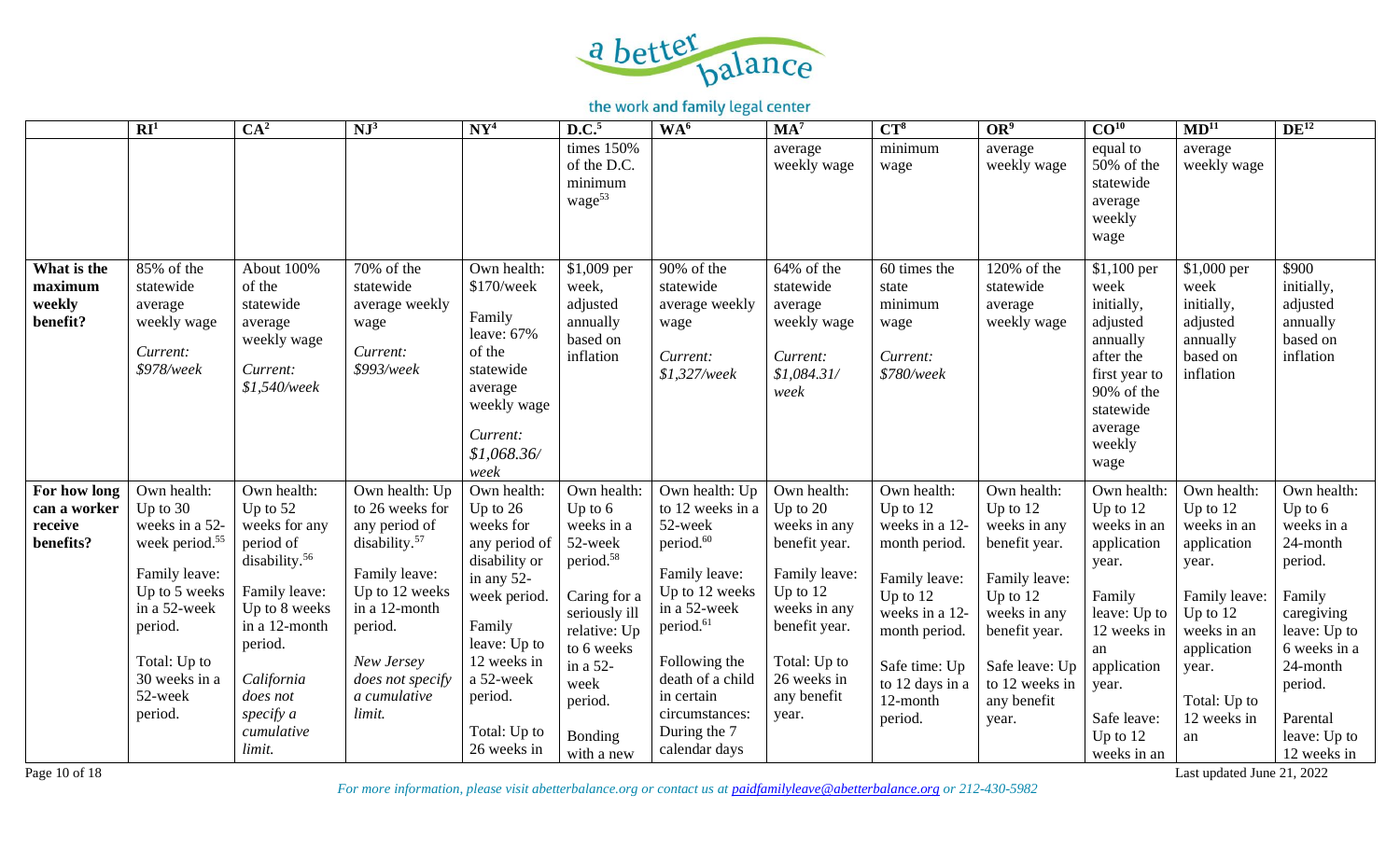

| $\overline{\mathbb{R}I^1}$ | CA <sup>2</sup> | $NJ^3$ | $\mathbf{N}\mathbf{Y}^4$ | D.C. <sup>5</sup>          | WA <sup>6</sup>            | MA <sup>7</sup> | $CT^8$             | OR <sup>9</sup>    | CO <sup>10</sup> | MD <sup>11</sup>    | $DE^{12}$           |
|----------------------------|-----------------|--------|--------------------------|----------------------------|----------------------------|-----------------|--------------------|--------------------|------------------|---------------------|---------------------|
| When the                   |                 |        | a 52-week                | $\overline{child}$ : Up to | following the              | Military        | Total: Up to       | Total: Up to       | application      | application         | an                  |
| program is                 |                 |        | period.                  | 8 weeks in a               | death.                     | caregivers can  | 12 weeks in a      | 12 weeks in        | year.            | year. <sup>63</sup> | application         |
| fully phased in            |                 |        |                          | 52-week                    |                            | receive up to   | 12-month           | any benefit        |                  |                     | year.               |
| in 2023,                   |                 |        |                          | period.                    | Total: Up to 16            | 26 weeks of     | period.            | year.              | Total: Up to     | Workers             |                     |
| workers will               |                 |        |                          |                            | weeks in a 52-             | family leave in |                    |                    | 12 weeks in      | who, in the         | Total: Up to        |
| be able to take            |                 |        |                          | Total: Up to               | week period. <sup>62</sup> | any benefit     | Workers with       | Workers with       | an               | same 12-            | 12 weeks in         |
| up to 6 weeks              |                 |        |                          | 8 weeks in a               |                            | year.           | certain            | certain            | application      | month               | an                  |
| <i>of family</i>           |                 |        |                          | 52-week                    | Workers with               |                 | pregnancy-         | pregnancy-         | year.            | period, take        | application         |
| leave.                     |                 |        |                          | period.                    | certain                    |                 | related health     | and                |                  | leave to bond       | year. <sup>64</sup> |
|                            |                 |        |                          |                            | pregnancy-                 |                 | needs may          | childbirth-        | Workers          | with a new          | Workers are         |
|                            |                 |        |                          | Workers                    | related health             |                 | receive up to      | related health     | with certain     | child and for       | entitled to a       |
|                            |                 |        |                          | with certain               | needs may                  |                 | an additional      | needs              | pregnancy-       | a worker's          | combined            |
|                            |                 |        |                          | pregnancy-                 | receive up to an           |                 | 2 weeks of         | (including)        | and              | own serious         | total of not        |
|                            |                 |        |                          | related                    | additional 2               |                 | benefits,          | lactation) may     | childbirth-      | health              | more than 6         |
|                            |                 |        |                          | health needs               | weeks of                   |                 | which can be       | receive up to      | related          | condition           | weeks or            |
|                            |                 |        |                          | may receive                | benefits, which            |                 | combined with      | an additional      | health           | may receive         | medical and         |
|                            |                 |        |                          | up to an                   | can be                     |                 | other uses up      | 2 weeks of         | needs may        | up to an            | family              |
|                            |                 |        |                          | additional 2               | combined with              |                 | to a total of $14$ | benefits,          | receive up       | additional 12       | caregiving          |
|                            |                 |        |                          | weeks of                   | other uses up to           |                 | weeks in a 12-     | which can be       | to an            | weeks of            | leave in a 24-      |
|                            |                 |        |                          | benefits,                  | a total of 18              |                 | month period.      | combined with      | additional 4     | benefits, up        | month               |
|                            |                 |        |                          | which can                  | weeks in a 52-             |                 |                    | other uses up      | weeks of         | to a                | period.             |
|                            |                 |        |                          | be                         | week period.               |                 |                    | to a total of $14$ | benefits,        | combined            |                     |
|                            |                 |        |                          | combined                   |                            |                 |                    | weeks in any       | which can        | total of 24         | Until               |
|                            |                 |        |                          | with other                 |                            |                 |                    | benefit year.      | be               | weeks in a          | January 1,          |
|                            |                 |        |                          | uses up to a               |                            |                 |                    |                    | combined         | 12-month            | 2031,               |
|                            |                 |        |                          | total of 10                |                            |                 |                    |                    | with other       | period.             | covered             |
|                            |                 |        |                          | weeks in a                 |                            |                 |                    |                    | uses up to a     |                     | employers           |
|                            |                 |        |                          | 52-week                    |                            |                 |                    |                    | total of 16      |                     | with fewer          |
|                            |                 |        |                          | period.                    |                            |                 |                    |                    | weeks in a       |                     | than 25             |
|                            |                 |        |                          |                            |                            |                 |                    |                    | $12$ -month      |                     | employees           |
|                            |                 |        |                          | <b>Beginning</b>           |                            |                 |                    |                    | period.          |                     | may restrict        |
|                            |                 |        |                          | October 1,                 |                            |                 |                    |                    |                  |                     | the number          |
|                            |                 |        |                          | 2022,                      |                            |                 |                    |                    |                  |                     | of weeks of         |
|                            |                 |        |                          | workers will               |                            |                 |                    |                    |                  |                     | parental            |
|                            |                 |        |                          | be able to                 |                            |                 |                    |                    |                  |                     | leave benefits      |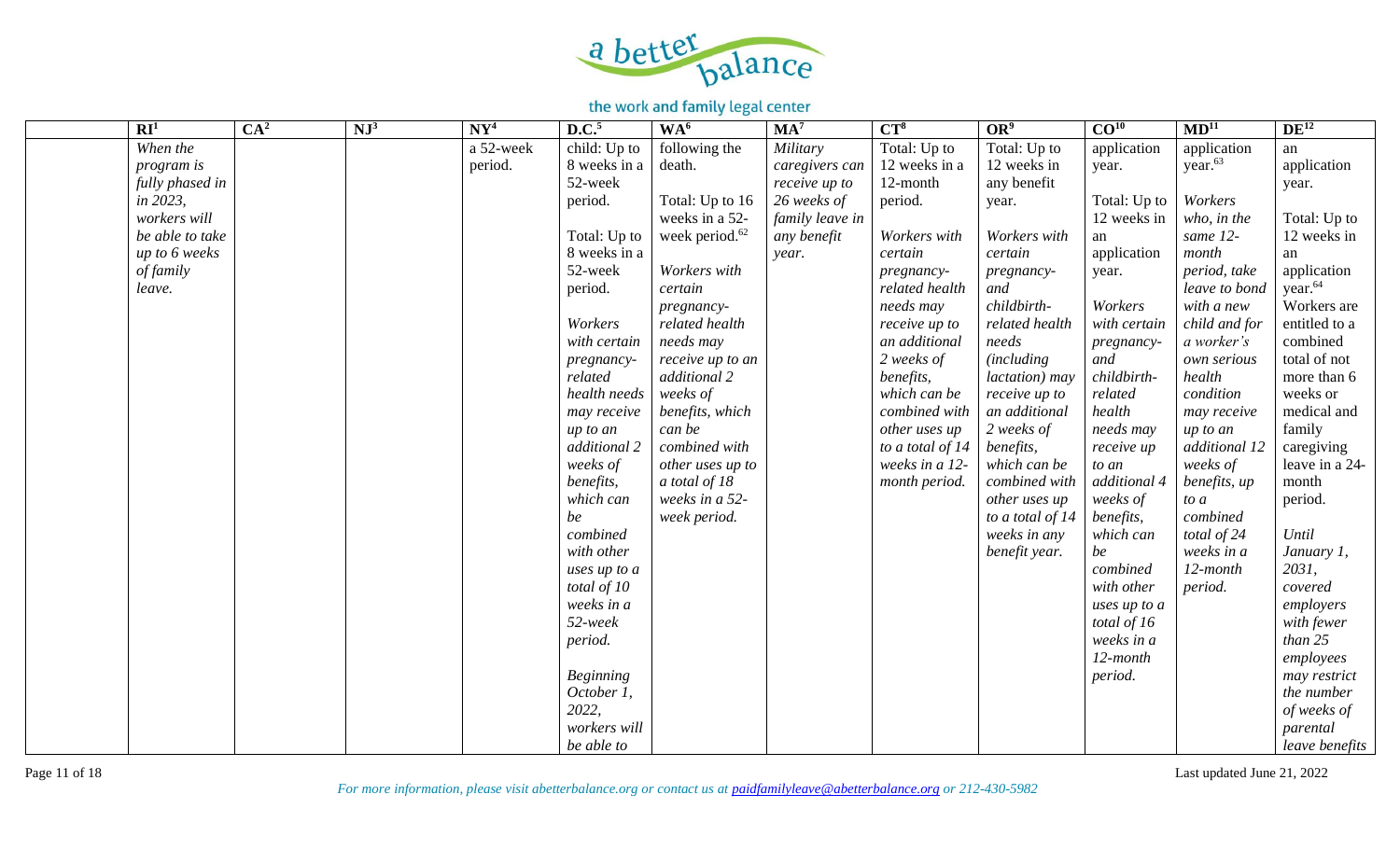

| $\overline{\mathbb{R}I^1}$                         | CA <sup>2</sup>                                                                             | $NJ^3$                                                                                                                          | NY <sup>4</sup>                                                        | D.C. <sup>5</sup>                                                                                                                                                                                                                                                                                                                                                     | WA <sup>6</sup>                                                                                                                  | MA <sup>7</sup>                                      | $CT^8$ | OR <sup>9</sup> | CO <sup>10</sup> | MD <sup>11</sup> | $DE^{12}$                                                                                                            |
|----------------------------------------------------|---------------------------------------------------------------------------------------------|---------------------------------------------------------------------------------------------------------------------------------|------------------------------------------------------------------------|-----------------------------------------------------------------------------------------------------------------------------------------------------------------------------------------------------------------------------------------------------------------------------------------------------------------------------------------------------------------------|----------------------------------------------------------------------------------------------------------------------------------|------------------------------------------------------|--------|-----------------|------------------|------------------|----------------------------------------------------------------------------------------------------------------------|
|                                                    |                                                                                             |                                                                                                                                 |                                                                        | take up to<br>12 weeks of<br>medical,<br>family<br>caregiving,<br>or bonding<br>leave for a<br>cumulative<br>total of up<br>to 12 weeks.<br>Those with<br>certain<br>pregnancy-<br>related<br>health needs<br>may be able<br>to receive<br>up to $14$<br>weeks of<br>total<br>benefits.<br>The<br>maximum<br>leave<br>duration<br>may vary<br>annually. <sup>59</sup> |                                                                                                                                  |                                                      |        |                 |                  |                  | <i>available to</i><br>employees to<br>not fewer<br>than up to 6<br>weeks in an<br>application<br>year <sup>65</sup> |
| Is there an<br>No.<br>unpaid<br>waiting<br>period? | Own health:<br>Yes—there is<br>a 7-day unpaid<br>waiting<br>period.<br>Family leave:<br>No. | Own health:<br>Yes-there is a<br>7-day unpaid<br>waiting<br>period. <sup>66</sup><br>However, if a<br>worker is<br>eligible for | Own health:<br>Yes-there<br>is a 7-day<br>unpaid<br>waiting<br>period. | No. <sup>67</sup>                                                                                                                                                                                                                                                                                                                                                     | Own health<br>other than<br>following the<br>birth of a child<br>and family<br>leave other than<br>bonding leave<br>and military | Yes—there is<br>a 7-day unpaid<br>waiting<br>period. | No.    | No.             | No.              | No.              | No.                                                                                                                  |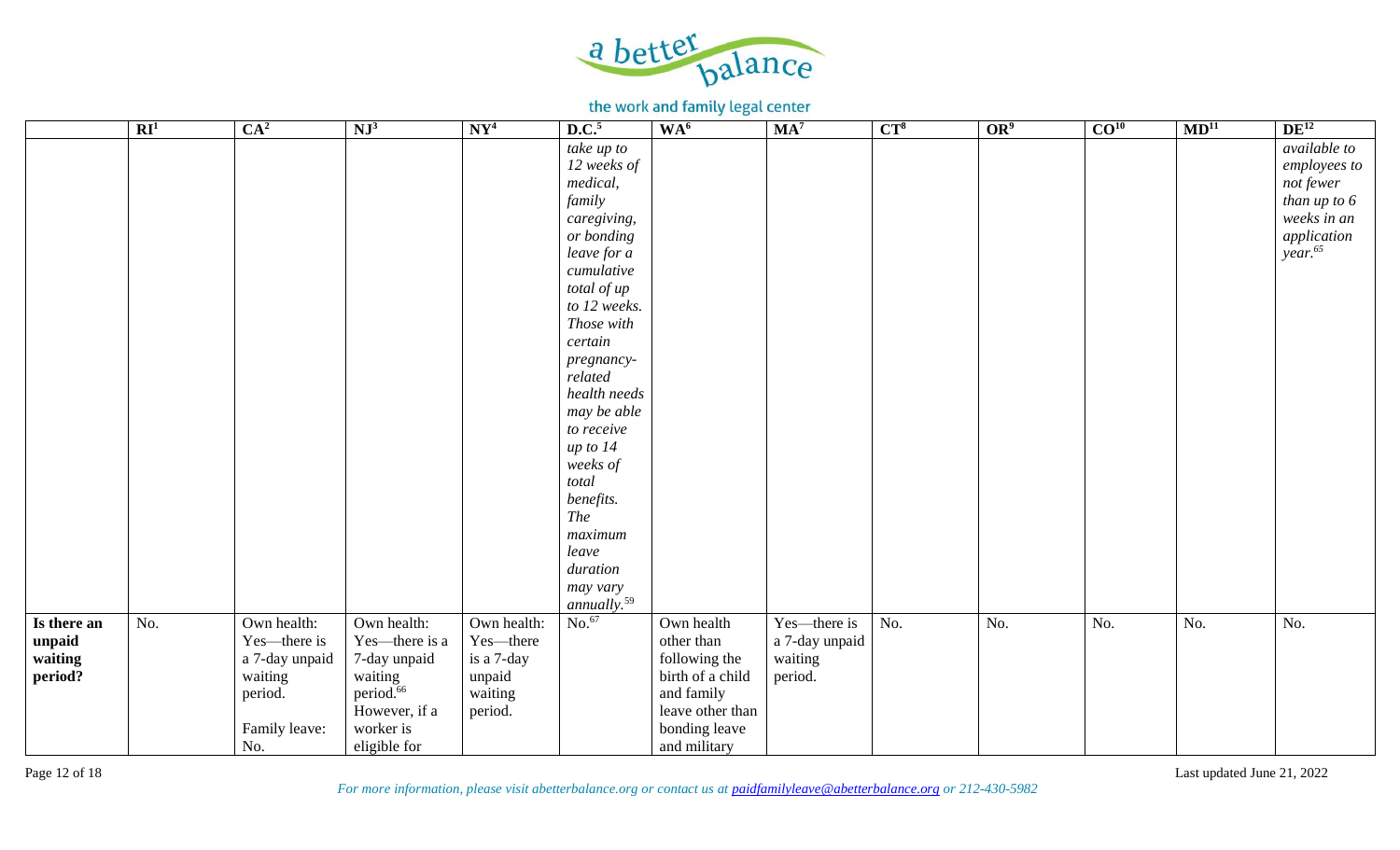

|                                                                               | $\overline{\mathbb{R}I^1}$                                                                                                                                                                                                      | CA <sup>2</sup>                                                                                                                            | $NJ^3$                                                                                                                                                                                                                                                                      | $N Y^4$                                                                                                                                      | D.C. <sup>5</sup>                                                                                                                            | WA <sup>6</sup>                                                                                                                                                                                                       | $MA^7$                                                                                                                                                           | $CT^8$                                                                                                                                                                                                                                                                                                                             | OR <sup>9</sup>                                                                                                                                                                                                                                                    | CO <sup>10</sup>                                                                                                                                                                                                                                                       | MD <sup>11</sup>                                                 | $DE^{12}$          |
|-------------------------------------------------------------------------------|---------------------------------------------------------------------------------------------------------------------------------------------------------------------------------------------------------------------------------|--------------------------------------------------------------------------------------------------------------------------------------------|-----------------------------------------------------------------------------------------------------------------------------------------------------------------------------------------------------------------------------------------------------------------------------|----------------------------------------------------------------------------------------------------------------------------------------------|----------------------------------------------------------------------------------------------------------------------------------------------|-----------------------------------------------------------------------------------------------------------------------------------------------------------------------------------------------------------------------|------------------------------------------------------------------------------------------------------------------------------------------------------------------|------------------------------------------------------------------------------------------------------------------------------------------------------------------------------------------------------------------------------------------------------------------------------------------------------------------------------------|--------------------------------------------------------------------------------------------------------------------------------------------------------------------------------------------------------------------------------------------------------------------|------------------------------------------------------------------------------------------------------------------------------------------------------------------------------------------------------------------------------------------------------------------------|------------------------------------------------------------------|--------------------|
|                                                                               |                                                                                                                                                                                                                                 |                                                                                                                                            | benefits during<br>each of 3<br>consecutive<br>weeks after the<br>waiting period,<br>that worker can<br>also be paid<br>benefits for the<br>waiting period.<br>Family leave:<br>No.                                                                                         | Family<br>leave: No.                                                                                                                         |                                                                                                                                              | family leave:<br>Yes—there is a<br>7-day unpaid<br>waiting period.<br>Own health<br>following the<br>birth of a child,<br>bonding leave,<br>and military<br>family leave:<br>No.                                      |                                                                                                                                                                  |                                                                                                                                                                                                                                                                                                                                    |                                                                                                                                                                                                                                                                    |                                                                                                                                                                                                                                                                        |                                                                  |                    |
| Are workers<br>entitled to<br>have their<br>jobs back<br>when they<br>return? | Own health:<br>No.<br>Family leave:<br>Yes. <sup>68</sup><br>Workers may<br>have<br>protections<br>under other<br>laws, such as<br>the FMLA or<br>the Rhode<br><b>Island</b><br>Parental and<br>Family<br>Medical Leave<br>Act. | No.<br>Workers may<br>have<br>protections<br>under other<br>laws, such as<br>the FMLA or<br>the California<br><b>Family Rights</b><br>Act. | The law was<br>amended to add<br>additional anti-<br>retaliation<br>provisions,<br>which may be<br>clarified by<br>regulation. <sup>69</sup><br>Workers may<br>have<br>protections<br>under other<br>laws, such as<br>the FMLA or<br>the New Jersey<br>Family Leave<br>Act. | Own health:<br>No.<br>Family<br>leave: Yes. <sup>70</sup><br>Workers may<br>have<br>protections<br>under other<br>laws, such as<br>the FMLA. | No.<br>Workers<br>may have<br>protections<br>under other<br>laws, such<br>as the<br>FMLA or<br>the D.C.<br>Family &<br>Medical<br>Leave Act. | Yes, but only<br>for workers<br>who meet<br>specific<br>eligibility<br>criteria similar<br>to those for the<br>FMLA. <sup>71</sup><br>Workers may<br>have<br>protections<br>under other<br>laws, such as<br>the FMLA. | Yes. <sup>72</sup><br>Workers may<br>have<br>protections<br>under other<br>laws, such as<br>the FMLA or<br>the<br><b>Massachusetts</b><br>Parental<br>Leave Act. | Yes, if they<br>have been<br>employed by<br>their employer<br>for at least 3<br>months before<br>requesting<br>leave, except<br>for leaves<br>taken for safe<br>time. <sup>73</sup><br>Workers may<br>also have<br>protections<br>under other<br>laws, such as<br>the FMLA or<br>Connecticut's<br>family<br>violence leave<br>law. | Yes, if they<br>have been<br>employed by<br>their employer<br>for at least 90<br>days before<br>taking leave. <sup>74</sup><br>Workers may<br>also have<br>protections<br>under other<br>laws, such as<br>the FMLA or<br>the Oregon<br><b>Family Leave</b><br>Act. | Yes, if they<br>have been<br>employed<br>by their<br>employer<br>for at least<br>180 days<br>before<br>taking<br>leave. $75$<br>Workers<br>may also<br>have<br>protections<br>under other<br>laws, such<br>as the<br>FMLA or<br>the<br>Colorado<br>Family<br>Care Act. | Yes, subject<br>to certain<br>narrow<br>exceptions <sup>76</sup> | Yes. <sup>77</sup> |

Page 13 of 18 Last updated June 21, 2022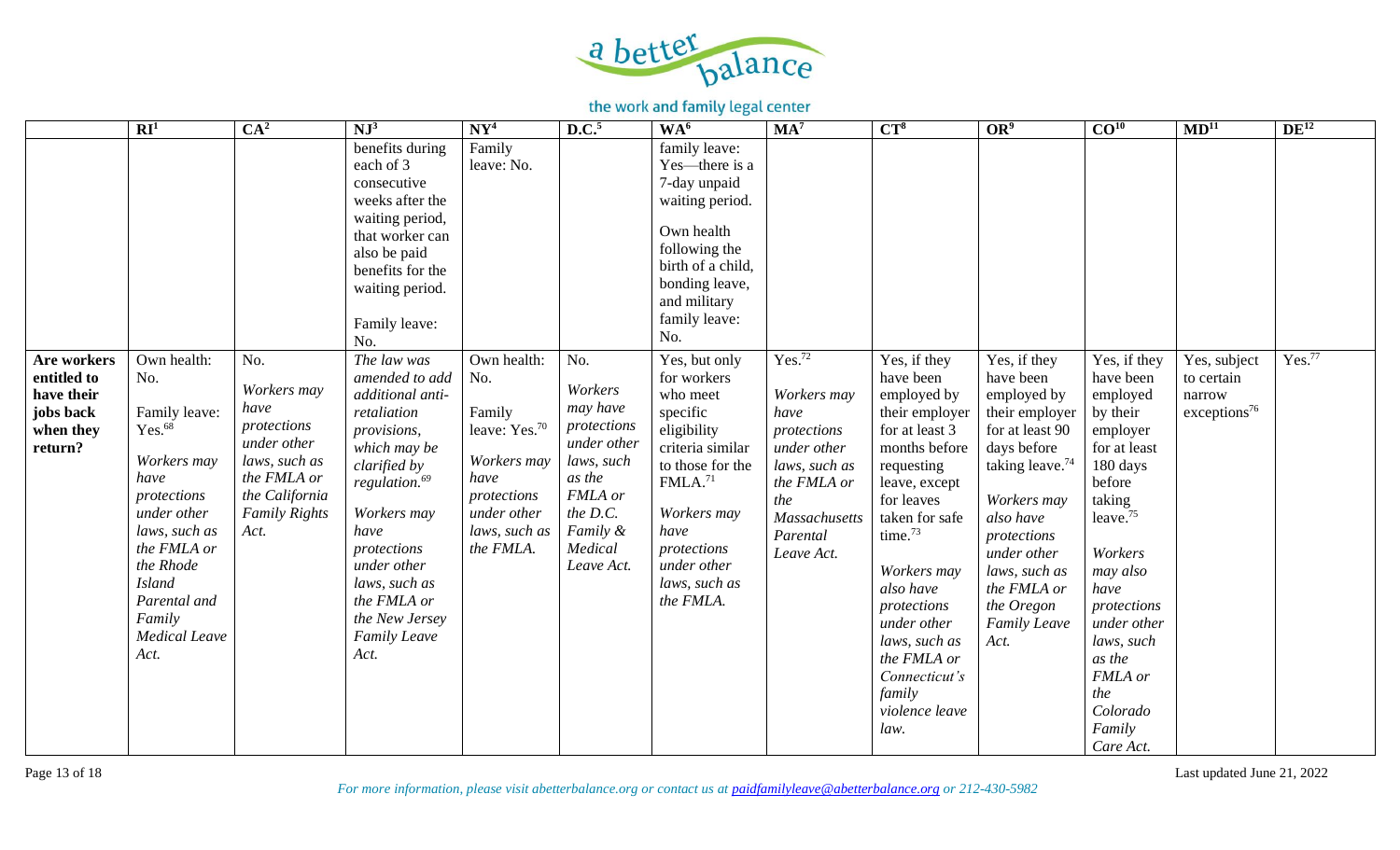

|            | $\mathbf{R} \mathbf{I}^1$ | CA <sup>2</sup> | NJ <sup>3</sup>  | NY <sup>4</sup> | D.C. <sup>5</sup> | WA <sup>6</sup>  | $MA^7$         | $CT^8$         | OR <sup>9</sup> | CO <sup>10</sup> | MD <sup>11</sup> | $DE^{12}$     |
|------------|---------------------------|-----------------|------------------|-----------------|-------------------|------------------|----------------|----------------|-----------------|------------------|------------------|---------------|
| How is the | All covered               | By default,     | By default,      | Employers       | All covered       | By default,      | By default,    | By default,    | By default,     | By default,      | By default,      | By default,   |
| insurance  | workers are               | workers are     | workers are      | can provide     | workers are       | workers are      | workers are    | workers are    | workers are     | workers are      | workers are      | workers are   |
| provided?  | covered                   | covered         | covered through  | coverage by     | covered           | covered by the   | covered by the | covered by the | covered by the  | covered by       | covered by       | covered by    |
|            | through the               | through the     | the state fund.  | purchasing      | through the       | state fund.      | state fund.    | state fund.    | state fund.     | the state        | the state        | the state     |
|            | state fund.               | state fund.     | Employers can    | insurance       | district          | Employers can    | Employers      | Employers      | Employers       | fund.            | fund.            | fund.         |
|            |                           | Employers       | apply for        | (either from    | fund.             | apply for        | can apply for  | can apply for  | can apply for   | Employers        | Employers        | Employers     |
|            |                           | can apply for   | approval of a    | the state fund  |                   | approval of a    | approval of a  | approval of a  | approval of an  | can apply        | can apply for    | can apply for |
|            |                           | approval of a   | private plan,    | or a private    |                   | voluntary plan,  | private plan,  | private plan,  | equivalent      | for approval     | approval of a    | approval of a |
|            |                           | voluntary       | which must       | insurer) or     |                   | which must       | which must     | which must     | plan, which     | of a private     | private plan,    | private plan, |
|            |                           | plan, which     | provide benefits | by becoming     |                   | provide benefits | provide        | provide        | must provide    | plan, which      | which must       | which must    |
|            |                           | must provide    | at least         | an approved     |                   | at least         | benefits at    | benefits at    | benefits at     | must             | provide          | provide       |
|            |                           | benefits        | equivalent to    | self-insurer.   |                   | equivalent to    | least          | least          | least           | provide          | benefits at      | benefits at   |
|            |                           | greater than    | those available  |                 |                   | those available  | equivalent to  | equivalent to  | equivalent to   | benefits at      | least            | least         |
|            |                           | those           | through the      |                 |                   | through the      | those          | those          | those           | least            | equivalent to    | equivalent to |
|            |                           | available       | state.           |                 |                   | state.           | available      | available      | available       | equivalent       | those            | those         |
|            |                           | through the     |                  |                 |                   |                  | through the    | through the    | through the     | to those         | available        | available     |
|            |                           | state.          |                  |                 |                   |                  | state.         | state.         | state.          | available        | through the      | through the   |
|            |                           |                 |                  |                 |                   |                  |                |                |                 | through the      | state.           | state.        |
|            |                           |                 |                  |                 |                   |                  |                |                |                 | state.           |                  |               |

*Hawaii* also has a temporary disability insurance (TDI) program, which provides benefits to most workers for up to 26 weeks (save for a 1-week waiting period) for any period of serious off-the-job illness or injury. To be eligible for benefits, workers must have been employed for at least 14 weeks, during each of which the worker worked at least 20 hours and earned at least \$400 in wages, during the 52 weeks immediately prior to the start of disability. This can combine income from more than one employer. Under the program, a worker receives 58% of a worker's average weekly wage up to a cap of about 70% of the statewide average weekly wage. Hawaii does not provide paid family leave.<sup>78</sup>

<sup>1</sup> R.I. Gen. Laws § 28-39-1 *et seq.*

<sup>2</sup> Cal. Unemp. Ins. Code § 2601 *et seq*. San Francisco has enacted a municipal law that grants additional benefits for parental leave for many workers.

<sup>3</sup> N.J. Stat. Ann. § 43:21-25 *et seq.*

<sup>&</sup>lt;sup>4</sup> N.Y. Workers' Comp. Law § 200 *et seq.* For more information on New York's paid family leave law, visit [FamilyLeaveWorks.org.](https://www.abetterbalance.org/family-leave-works-new-york/)

<sup>5</sup> D.C. Code Ann. § 32-541.01 *et seq.*

<sup>6</sup> Wash. Rev. Code *et seq.* 50A.05.005.

<sup>7</sup> Mass. Gen. Laws ch. 175M, § 1 *et seq.*

<sup>8</sup> Conn. Gen. Stat. § 31-49e *et seq.*

<sup>&</sup>lt;sup>9</sup> See Or. Enrolled House Bill 2005 (HB 2005-B). The law is only partially codified. For the full text of the law, se[e https://olis.oregonlegislature.gov/liz/2019R1/Downloads/MeasureDocument/HB2005/Enrolled](https://olis.oregonlegislature.gov/liz/2019R1/Downloads/MeasureDocument/HB2005/Enrolled)Error! Hyperlin **not valid.**.

<sup>10</sup> Colo. Rev. Stat. § 8-13.3-501 *et seq.*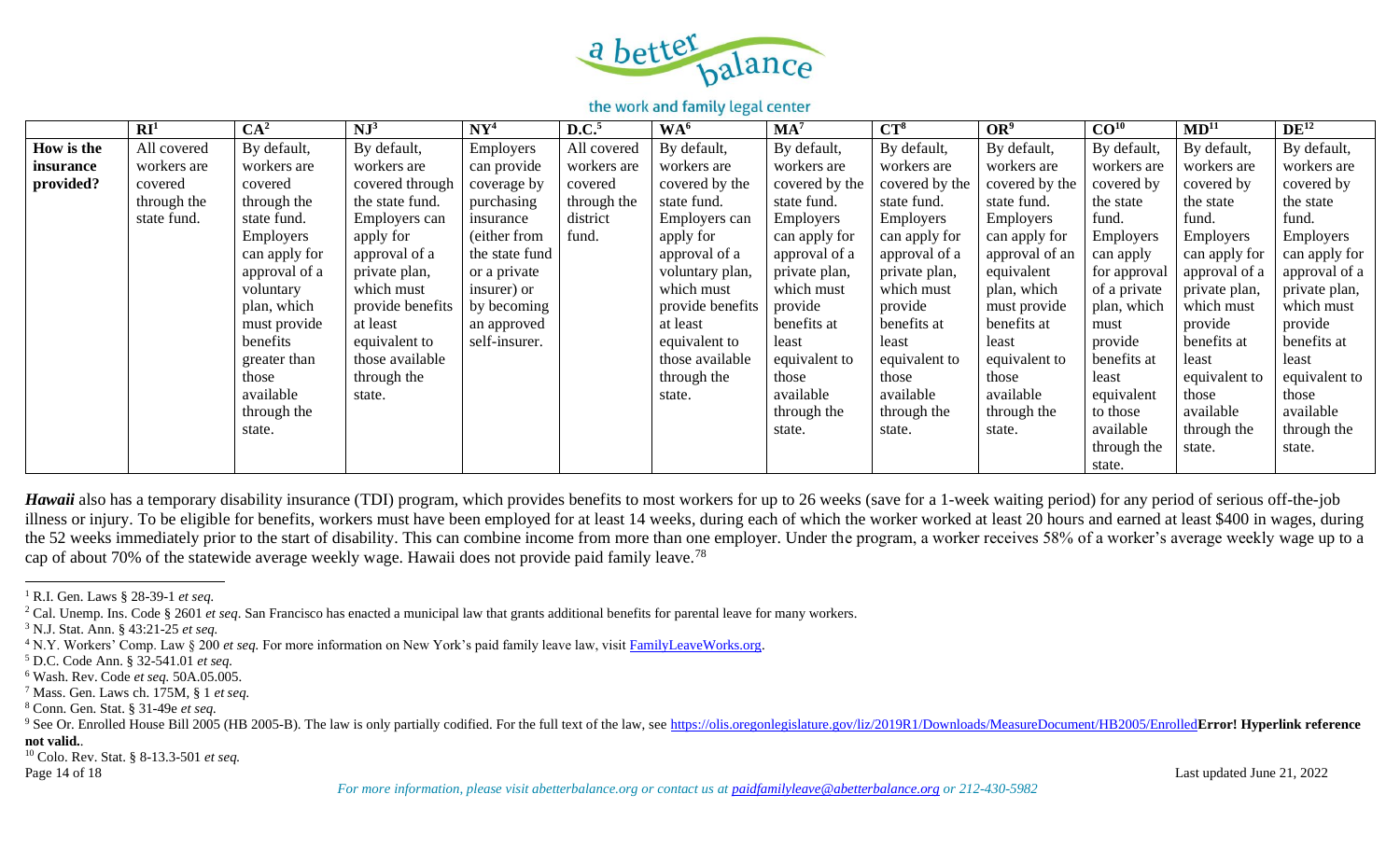

<sup>11</sup> See Md. Enrolled Senate Bill 275 (SB 275). For the text of the law, see<https://mgaleg.maryland.gov/2022RS/bills/sb/sb0275E.pdf>**Error! Hyperlink reference not valid.**.

<sup>12</sup> See Del. Senate Bill 1 (SB 1). For the text of the law, see<https://legis.delaware.gov/json/BillDetail/GenerateHtmlDocumentEngrossment?engrossmentId=25023&docTypeId=6>**Error! Hyperlink reference not valid.**.

<sup>13</sup> In 2020, New Jersey's law was amended to specify that TDI and FLI can be used in the event of a state of emergency declared by the Governor (or when the Commissioner of Health or other public health authority has indi needed) when a worker or a family member has an illness caused by an epidemic of a communicable disease, has a known or suspected exposure to the communicable disease, or is taking efforts to prevent spread of the communic the worker or family member requires in-home care or treatment due to the issuance of a determination by a healthcare provider or a public health authority that the worker's or family member's presence in the community may health of others, and said healthcare provider or public health authority recommends or directs the worker or family member to isolate or quarantine as a result of suspected exposure to a communicable disease.

<sup>14</sup> Under an emergency law, special TDI and/or paid family leave benefits may be available to certain workers when they or their minor child is subject to a mandatory or precautionary order of quarantine or isolation due more information, consult our fact sheet [https://www.abetterbalance.org/resources/fact-sheet-new-york-states-paid-sick-leave-legislation/.](https://www.abetterbalance.org/resources/fact-sheet-new-york-states-paid-sick-leave-legislation/)

<sup>15</sup> The statute explicitly includes miscarriage and stillbirth as serious health conditions. In addition, the law provides specific protections for pre-natal medical care.

<sup>16</sup> Specifically, family leave can be taken "[d]uring the seven calendar days following the death of the family member for whom the employee: (i) [w]ould have qualified for medical leave . . . for the birth or their child qualified for family leave" to bond with a child within one year of the child's birth or placement.

 $17$  Connecticut's law also specifies that leave can be taken to be an organ or bone marrow donor. This purpose may also be covered under other paid family and medical leave laws.

<sup>18</sup> Maryland's law also specifies that leave can be taken to care for a loved one who is the covered individual's next of kin who has a serious health condition as a result of the loved one's military service. This purpos under other paid family and medical leave laws.

<sup>19</sup> California, New Jersey, Rhode Island, Washington State, Massachusetts, and Connecticut also provide some coverage for previously covered workers who have a qualifying need for family or medical leave while they are un while New York and Hawaii also provide some coverage for previously covered workers who have a qualifying need related to the worker's own health. Details vary by state. States that aren't currently implementing their prog likely provide some coverage for previously covered workers during unemployment, though final regulations will be needed to specify details.

<sup>20</sup> For a list of exceptions, visit [http://www.wcb.ny.gov/content/main/coverage-requirements-db/db-coverage-required.jsp.](http://www.wcb.ny.gov/content/main/coverage-requirements-db/db-coverage-required.jsp)

<sup>21</sup> Employers who close down for at least thirty consecutive days per year are not covered. Additionally, for purposes of determining an employer's size, only employees who have been employed 1) by the employer for at lea 2) for at least 1.250 hours of service with the employer during the previous 12-month period are counted as employees. Employers who are not automatically covered may voluntarily opt in to coverage, subject to certain cond <sup>22</sup> Note that no state law covers federal employees.

 $23$  Public sector workers who are "casual seasonal employees" are not covered.

<sup>24</sup> Domestic workers, like other employees, are only covered if they work for an employer with 10 or more employees (for parental leave) or for an employer with 25 or more employees (for all other kinds of leave). See "Wh above.

<sup>25</sup> If a worker was unemployed and actively seeking work for at least 60 days of a quarter or quarters during the base period, that quarter or quarters is excluded from the base period and an equal number of quarters from immediately prior to the base period are substituted.

<sup>26</sup> Employees who are regularly in the employment of a single employer on a work schedule that is less than the employer's normal work week become eligible for disability leave benefits on the  $25<sup>th</sup>$  day of such emp

<sup>27</sup> From August 1, 2021 through June 30, 2023, employees whose leave begins in 2021 through March 31, 2022 and who do not meet the hours worked requirement but are otherwise eligible for paid family and medical leave may

for pandemic leave assistance employee grants; individuals who do not meet the hours worked requirement because of an employment separation due to misconduct or a voluntary separation (unrelated to COVID-19) are not eligib <sup>28</sup> Workers with multiple jobs may choose to take leave from one job or multiple jobs. However, if a worker chooses to continue working at an additional job or jobs during leave, wages earned from the additional job or jo considered when calculating the worker's weekly benefit.

<sup>29</sup> This list covers family members for whom a worker can take leave to care for when they are seriously ill. Paid family leave can also be used to address certain needs arising from the active duty military service of a domestic partner, child, or parent.

<sup>30</sup> This list covers family members a worker can take leave to care for when they are seriously ill. Paid family leave can also be used to address certain needs arising from the active duty military service of a worker's child, or parent.

<sup>31</sup> The definition of domestic partner includes any person who is at least 18 years old and "is dependent upon the employee for support as shown by either unilateral dependence or mutual interdependence, as evidenced by a including, but not limited to, common ownership of real or personal property, common householding, children in common, signs of intent to marry, shared budgeting, and the length of the personal relationship with the employ

Rage the obvered individual . . . ." Last updated June 21, 2022 32 The definition of domestic partner includes any person who is at least 18 years old and "is dependent upon the covered individual for support as shown by either unilateral dependence or mutual interdependence that is ev of factors including, but not limited to: (A) common ownership of real or personal property; (B) common householding; (C) children in common; (D) signs of intent to marry; (E) shared budgeting; and (F) the length of the pe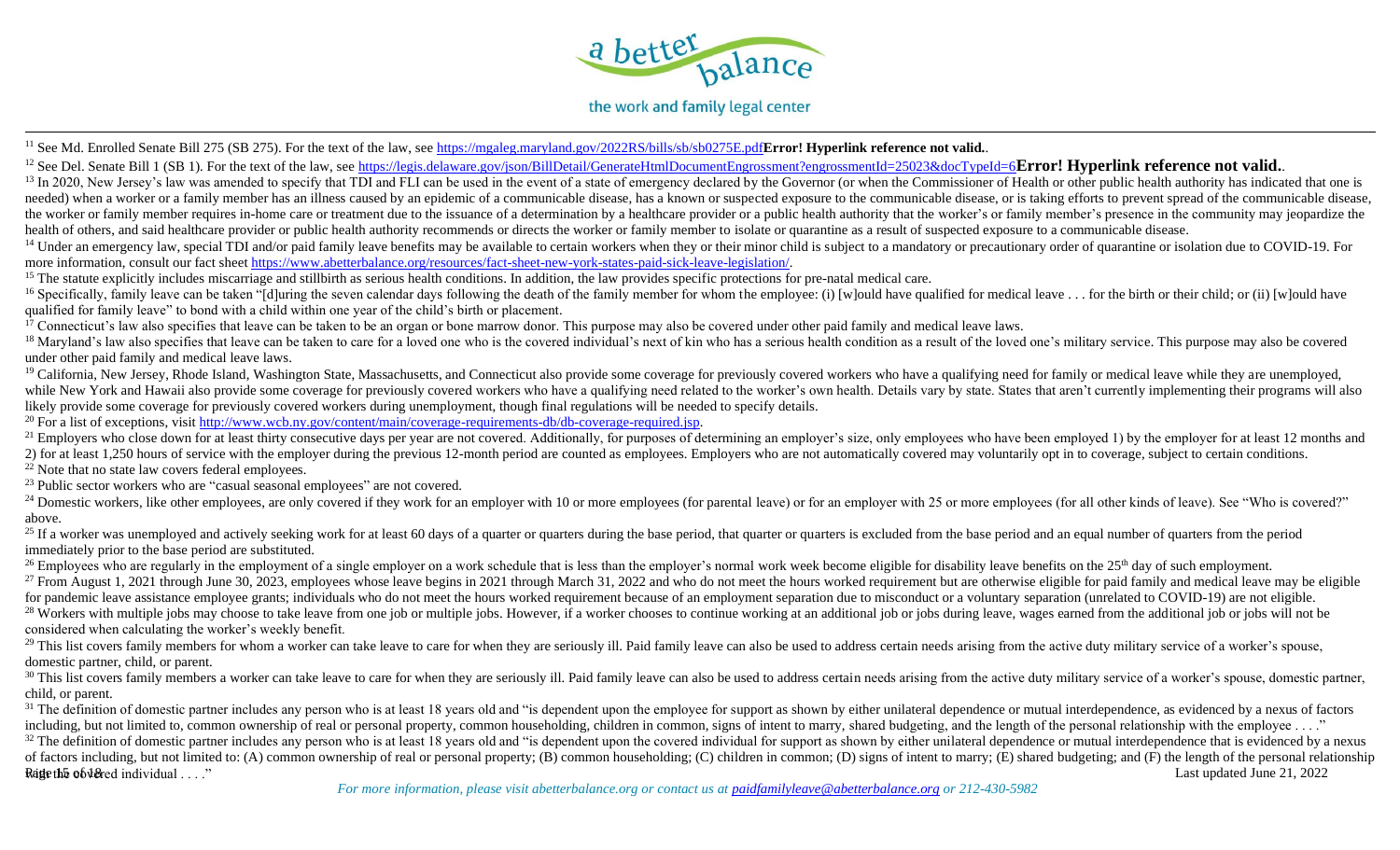

<sup>33</sup> This list covers family members a worker can take leave to care for when they are seriously ill. Paid family leave can also be used to address certain needs arising from the active duty military service of a worker's Note that safe time can only be used when the worker, not a family member, is a victim of domestic violence.

<sup>34</sup> Workers can also take leave to care for the spouse or registered domestic partner of the worker's parent, sibling, grandparent, and grandchild. This list covers family members a worker can take leave to care for when Paid leave under the law can also be used as safe leave to address certain medical and non-medical needs arising out of the worker or the worker's minor child or dependent being a victim of domestic violence, harassment, s stalking.

<sup>35</sup> The law's definition of domestic partner does not require registration. The definition of domestic partner includes any person who is at least 18 years old and "(a) who is of the same gender as the employee; (b) With shared an exclusive, committed relationship for at least one year with the intent for the relationship to last indefinitely; (c) Who is not related to the employee by blood to a degree that would prohibit marriage pursuant C.R.S.; and (d) Who is not married to another person."

<sup>36</sup> The state sets the premium based on a formula set by statute and not to exceed 1.5% of wages (with premiums not applying to wages above an amount based on a formula set by statute).

<sup>37</sup> These percentages are based on participation in the state plan. If an employer chooses a private plan, employees can only be required to contribute as much as they would have contributed to the state plan; these emplo required to contribute if a majority of employees agree to the private plan before it goes into effect. See<https://myleavebenefits.nj.gov/labor/myleavebenefits/employer/index.shtml?open=PrivatePlan>**Error! Hyperlink refere valid.**.

<sup>38</sup> A self-employed individual who elects coverage is required to pay the full cost of TDI and PFL premiums. An employer not covered by the law who elects coverage is required to pay the portion of the premium not covered withheld from workers.

 $39$  A self-employed individual who elects coverage is only required to pay the portion of the premium required from workers.

<sup>40</sup> Employers with 50-150 employees who must pay all of the premiums or employers with fewer than 50 employees who choose to cover the employee portion of the premium may apply to receive certain grants from the state. Wh available and until June 30, 2023, employers with 150 or fewer employees who pay all premiums and have an employee who has received or will receive a pandemic leave assistance employee grant may apply for pandemic leave as grants.

 $\frac{1}{41}$  The initial total premium for both family and medical leave will be set at 0.4% of employees' wages, one third of which shall be associated with family leave and two thirds of which shall be associated with med the premium in subsequent years based on a formula set by statute. In addition, the state will set the maximum wages subject to premium contributions based on the maximum wages subject to social security taxation. Employer cover all or part of employees' share of the premium for family and/or medical leave.

 $42$  A self-employed individual who elects coverage is required to pay the full cost of family and medical leave premiums.

<sup>43</sup> For purposes of determining the number of employees, self-employed people who are part of the employer's workforce are considered employees if self-employed people make up more than fifty percent of the employer's wor

<sup>44</sup> The state will set the premium not to exceed 0.5% of wages (with premiums not applying to wages above the Social Security contribution base).

<sup>45</sup> Employers with less than 25 employees may apply to receive certain grants if they elect to pay the employer contribution.

<sup>46</sup> For 2024 and annually thereafter, the state will set the premium pursuant to statutory requirements and not to exceed 1% of wages.

<sup>47</sup> A self-employed individual or an employee of a local government who elects coverage is only required to pay 50% of the premium.

<sup>48</sup> For the calendar year of 2025 and each calendar year thereafter, the state will set the premium based on a formula set by statute and not to exceed 1.2% of wages (with premiums not applying to wages above the Social S base).

<sup>49</sup> By law, the Secretary of Labor will set the proportions of the total contribution that employers and employees will pay every two years. These proportions must fall between employers paying 25% of the total and employ employers paying 75% and employees paying 25%. Note that from October 1, 2023 through June 30, 2026, an employee who has worked at least 680 hours in any 12-month periods and who earns less than \$15.00 per hour may not be to pay the employee contribution. A self-employed individual who elects coverage is required to pay the full contribution.

<sup>50</sup> Where an employee is not expected to meet the eligibility requirements to qualify for paid family and medical leave benefits due to the employee's work schedule or length of employment, an employee and employer may fi contributions.

<sup>51</sup> In addition, workers may also be entitled to a dependency allowance for minor children or adult children who are incapacitated due to physical or mental illness.

<sup>52</sup> Very low-wage workers receive a fixed benefit amount set by statute, which may result in higher wage replacement rates.

<sup>53</sup> Workers with less than a year of total covered employment will receive a smaller benefit, pro-rated based on the numbers of weeks the worker has worked in covered employment.

Page 16 of 18 Last updated June 21, 2022 <sup>54</sup> Workers will receive 100% of their average weekly wage if their average weekly wage is less than \$100. The wage replacement rate may be adjusted as needed to ensure that the contribution rate does not exceed 1% of wag the balance of the Family and Medical Leave Insurance Account Fund.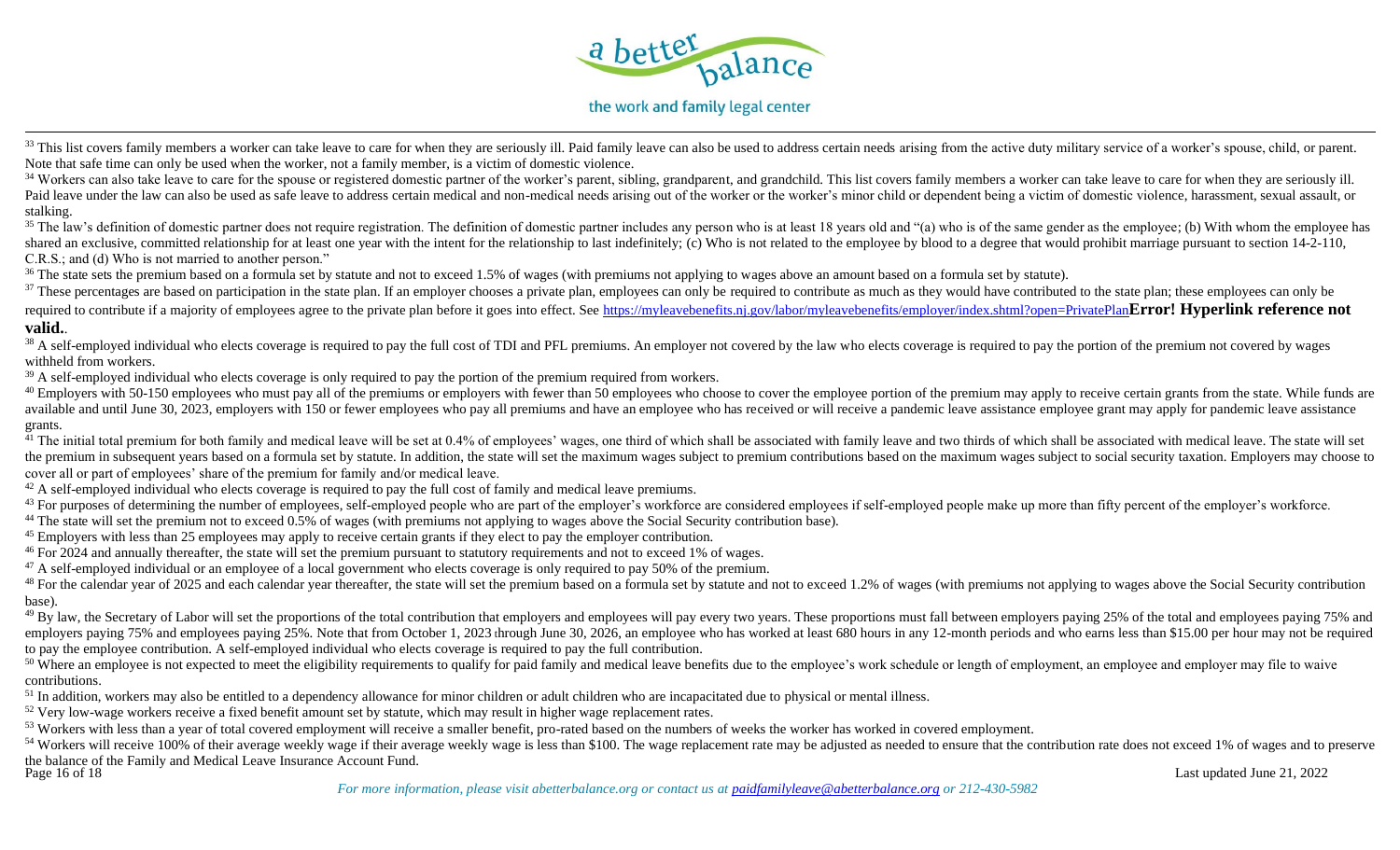

<sup>55</sup> While technically there is no time limit on receiving benefits, workers cannot receive benefits worth more than 30 times their weekly benefit rate in a year, in effect limiting workers to 30 weeks per year.

<sup>56</sup> While technically there is no time limit on receiving benefits, workers cannot receive benefits worth more than 52 times their weekly benefit rate for any continuous period of disability, in effect limiting workers to period of disability.

<sup>57</sup> In addition, no worker can receive benefits worth more than 26 times their weekly benefit amount in a year.

<sup>58</sup> Between October 1, 2021 and September 30, 2022, workers may be able to receive benefits for up to 2 weeks for leave in relation to pre-natal medical care and for a combined total of up to 6 weeks for medical leave and pre-natal medical care.

<sup>59</sup> Starting October 1, 2022, the number of weeks of benefits available will depend on the amount of money available in the paid leave fund. As a baseline, the program will provide benefits for up to 2 weeks for workers' weeks to care for a seriously ill relative, and up to 8 weeks to bond with a new child, up to a combined total of 8 weeks for workers with more than one need for leave. If funds allow, the maximum weeks of benefits will in above this baseline according to a set formula, up to 12 weeks for each purpose and a combined total of 12 weeks for workers with more than one need for leave (or up to a combined total of 14 weeks of benefits for workers pregnancy-related health needs who need leave for more than one purpose).

 $^{60}$  Technically, workers are entitled to medical leave benefits for up to 12 times their typical workweek hours. As noted above, medical leave may be extended by an additional 2 weeks (2 times a worker's typical workwe experiences a serious health condition with a pregnancy that results in incapacity.

 $<sup>61</sup>$  Technically, workers are entitled to family leave benefits for up to 12 times their typical workweek hours.</sup>

<sup>62</sup> Technically, workers are entitled to up to a cumulative 16 times the worker's typical workweek hours of family and medical leave in a 52-week period or up to a cumulative 18 times the worker's typical workweek hours o medical leave in a 52-week period if the worker experiences a serious health condition with a pregnancy that results in incapacity.

<sup>63</sup> Prior to receiving paid family and medical leave benefits, workers must exhaust all of their employer-provided leave that is not required by law. However, while workers exhaust their employer-provided leave ahead of r and medical leave benefits, they are entitled to job protection, continuation of health insurance benefits if received through their employer, and protections against discrimination and adverse action.

<sup>64</sup> Except for benefits in relation to parental leave, workers are only eligible to receive paid family and medical leave benefits once in a 24-month period.

In addition, an employer who employs two parents who are entitled to parental leave may limit the parents to up to 12 weeks of family leave in a 12-month period. Regulations may specify limitations on family caregiving lea than one worker will take leave to care for the same loved one.

<sup>65</sup> Specifically, the statute provides that "[a]n employer with less than 25 employees may elect, with notice to the Department [of Labor] and employees, for each employee to exercise not less than half of the employee's years from the start of benefits . . . ."

<sup>66</sup> The 7-day unpaid waiting period will not apply when a worker uses TDI in the event of a state of emergency declared by the Governor (or when the Commissioner of Health or other public health authority has indicated th because the worker has an illness caused by an epidemic of a communicable disease, has a known or suspected exposure to the communicable disease, or is taking efforts to prevent spread of the communicable disease, the work home care or treatment due to the issuance of a determination by a healthcare provider or a public health authority that the worker's presence in the community may jeopardize the health of others, and said healthcare provi authority recommends or directs the worker to isolate or quarantine as a result of suspected exposure to a communicable disease. Additionally, the 7-day unpaid waiting period will not apply when a worker uses TDI in the ev bone marrow donation.

 $^{67}$  Due to the COVID-19 public health emergency, the unpaid waiting period is waived for claims filed between October 1, 2021 and July 25, 2022. For claims filed on or after July 25, 2022, there is no unpaid waiting pe <sup>68</sup> A worker returning from TCI leave must be restored to the worker's prior position or "a position with equivalent seniority, status, employment benefits, pay, and other terms and conditions of employment including frin service credits that the employee had been entitled to at the commencement of leave." Workers who receive health insurance through their employers are entitled to continuation of those benefits while on TCI.

<sup>69</sup> Additionally, the law specifies that job-protected leave can be taken to be an organ or bone marrow donor.

70 A worker returning from PFL must be restored to the worker's prior position or "a comparable position with comparable employment benefits, pay and other terms and conditions of employment." Workers who receive health in through their employers are entitled to continuation of those benefits while on PFL.

<sup>71</sup> Workers are entitled to job protection under the state paid family and medical leave law only if they work for an employer with at least 50 employees, have been employed by that employer for at least 12 months, and ha employer for at least 1,250 hours during the 12-month period immediately preceding leave. A worker entitled to job protection under the law must be restored to the worker's prior position or "an equivalent position with eq employment benefits, pay, and other terms and conditions of employment." Some highly paid employees may be subject to a very narrow exception. Workers who receive health insurance through their employers are entitled to co those benefits while on leave *if* their employers would be required to continue benefits under the Family and Medical Leave Act.

<sup>72</sup> A worker returning from paid family or medical leave must be restored to the worker's prior position or "an equivalent position, with the same status, pay, employment benefits, length of service credit and seniority a Workers who receive health insurance through their employers are entitled to continuation of those benefits while on paid family and medical leave.

Page 17 of 18 Last updated June 21, 2022